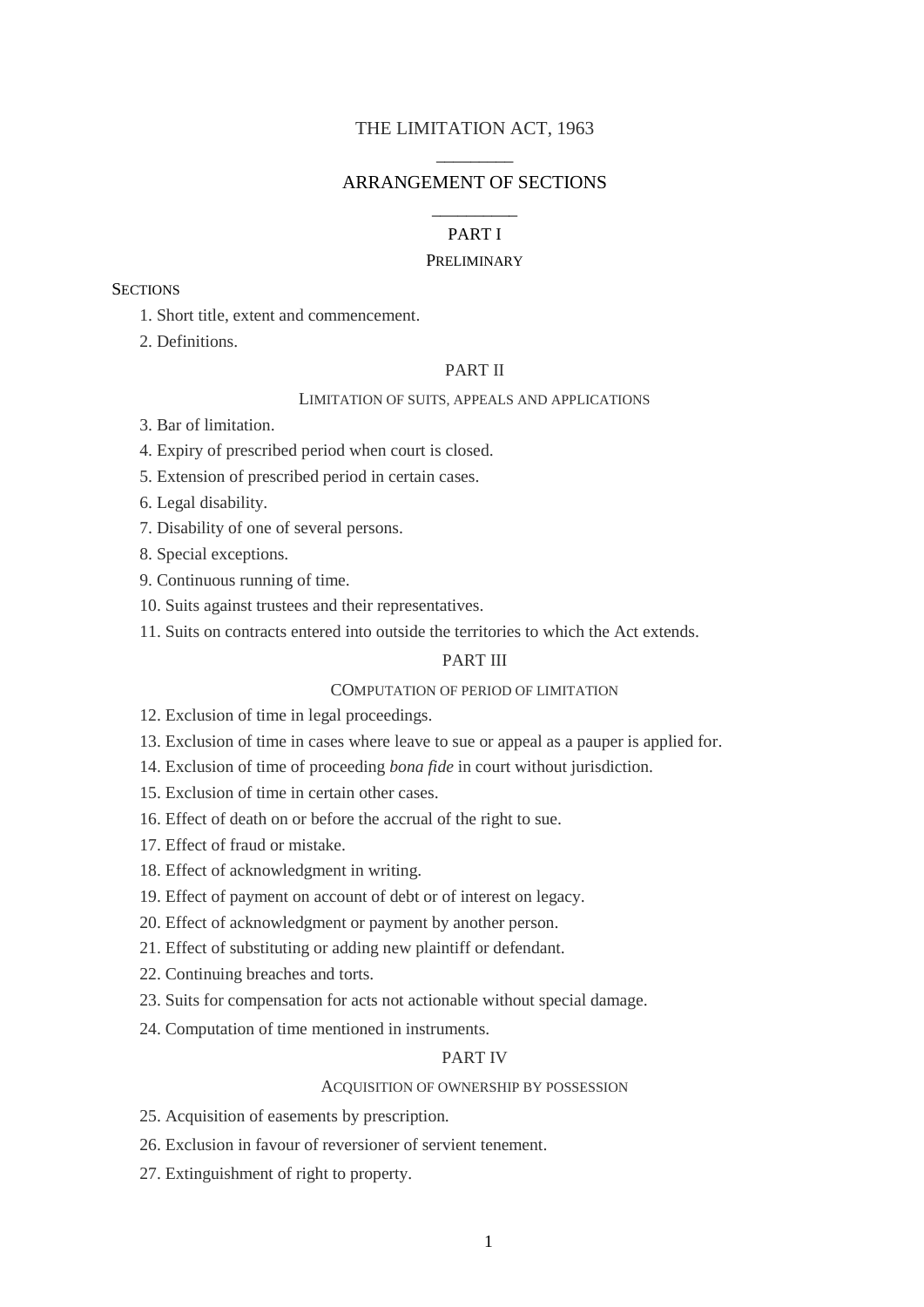# PART V

## **MISCELLANEOUS**

# **SECTIONS**

28. [*Repealed*.]

- 29. Savings.
- 30. Provision for suits, etc., for which the prescribed period is shorter than the period prescribed by the Indian Limitation Act, 1908.
- 31. Provisions as to barred or pending suits, etc.
- 32. [*Repealed*.]

THE SCHEDULE.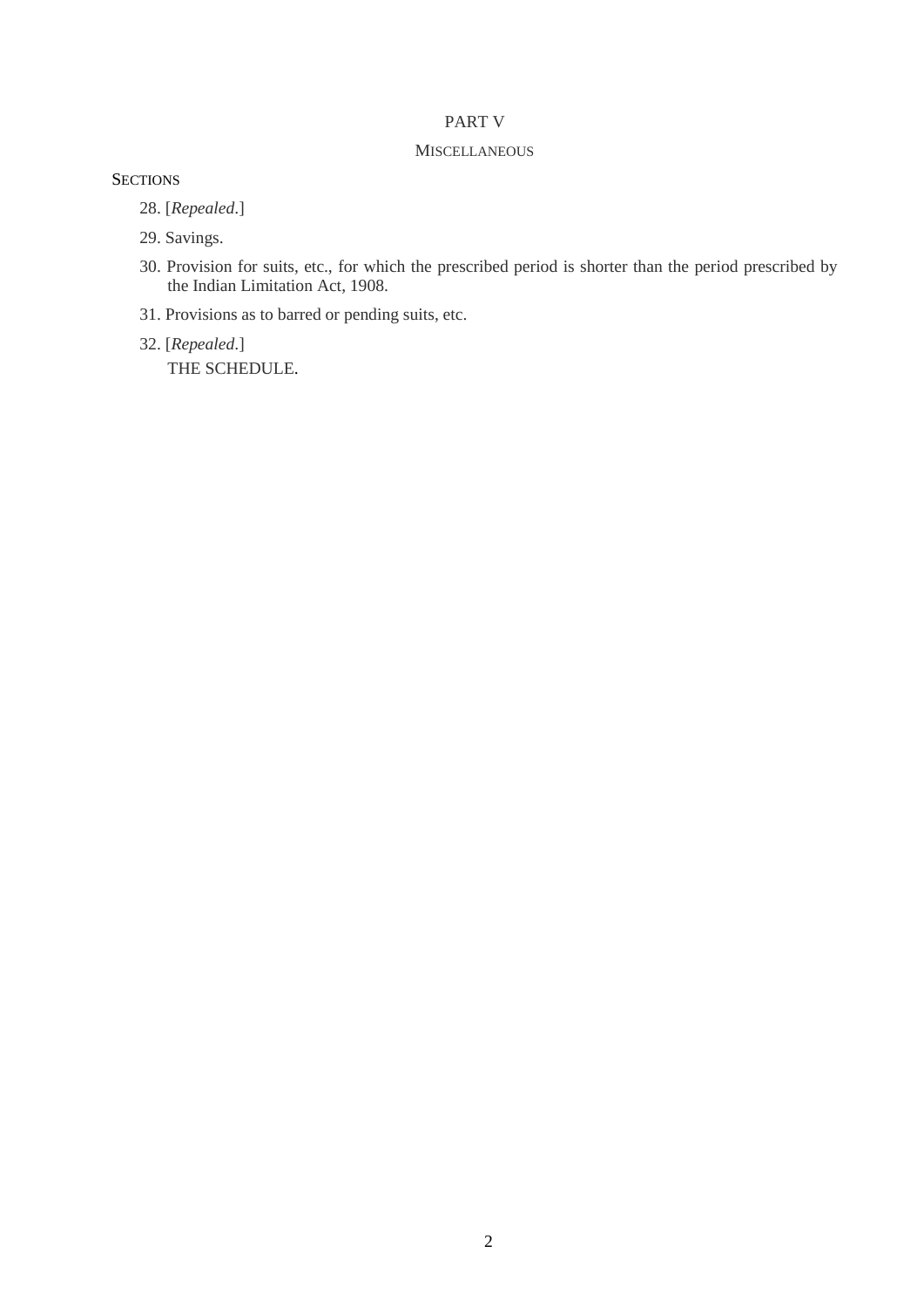# THE LIMITATION ACT, 1963

# ACT NO. 36 OF 1963

[5*th October*, 1963.]

An Act to consolidate and amend the law for the limitation of suits and other proceedings and for purposes connected therewith.

BE it enacted by Parliament in the Fourteenth Year of the Republic of India as follows:**—**

## PART I

### PRELIMINARY

**1. Short title, extent and commencement.**—(*1*) This Act may be called the Limitation Act, 1963.

(*2*) It extends to the whole of India except the State of Jammu and Kashmir.

 $(3)$  It shall come into force on such date<sup>1</sup> as the Central Government may, by notification in the Official Gazette, appoint.

**2. Definitions.—**In this Act, unless the context otherwise requires,**—**

(*a*) "applicant" includes**—**

(*i*) a petitioner;

(*ii*) any person from or through whom an applicant derives his right to apply;

(*iii*) any person whose estate is represented by the applicant as executor, administrator or other representative;

(*b*) "application" includes a petition;

(*c*) "bill of exchange" includes a hundi and a cheque;

(*d*) "bond" includes any instrument whereby a person obliges himself to pay money to another, on condition that the obligation shall be void if a specified act is performed, or is not performed, as the case may be;

(*e*) "defendant" includes**—**

(*i*) any person from or through whom a defendant derives his liability to be sued;

(*ii*) any person whose estate is represented by the defendant as executor, administrator or other representative;

(*f*) "easement" includes a right not arising from contract, by which one person is entitled to remove and appropriate for his own profit any part of the soil belonging to another or anything growing in, or attached to, or subsisting upon, the land of another;

(*g*) "foreign country" means any country other than India;

(*h*) "good faith"**—**nothing shall be deemed to be done in good faith which is not done with due care and attention;

(*i*) "plaintiff" includes**—**

**.** 

(*i*) any person from or through whom a plaintiff derives his right to sue;

(*ii*) any person whose estate is represented by the plaintiff as executor, administrator or other representative;

(*j*) "period of limitation" means the period of limitation prescribed for any suit, appeal or application by the Schedule, and "prescribed period" means the period of limitation computed in accordance with the provisions of this Act;

1. 1st January, 1964, *vide* notification No. S.O. 3118, dated 29th October, 1963, *see* Gazette of India, Part II, sec. 3 (*ii*). Amended in West Bengal by W.B. Act 18 of 1977.

<sup>1</sup>st September, 1984, *vide* notification No. S.O. 647(*C*), in respect of the State of Sikkim dated 24th August, 1984, *see* Gazette of India, Part II, sec. 3(*ii*).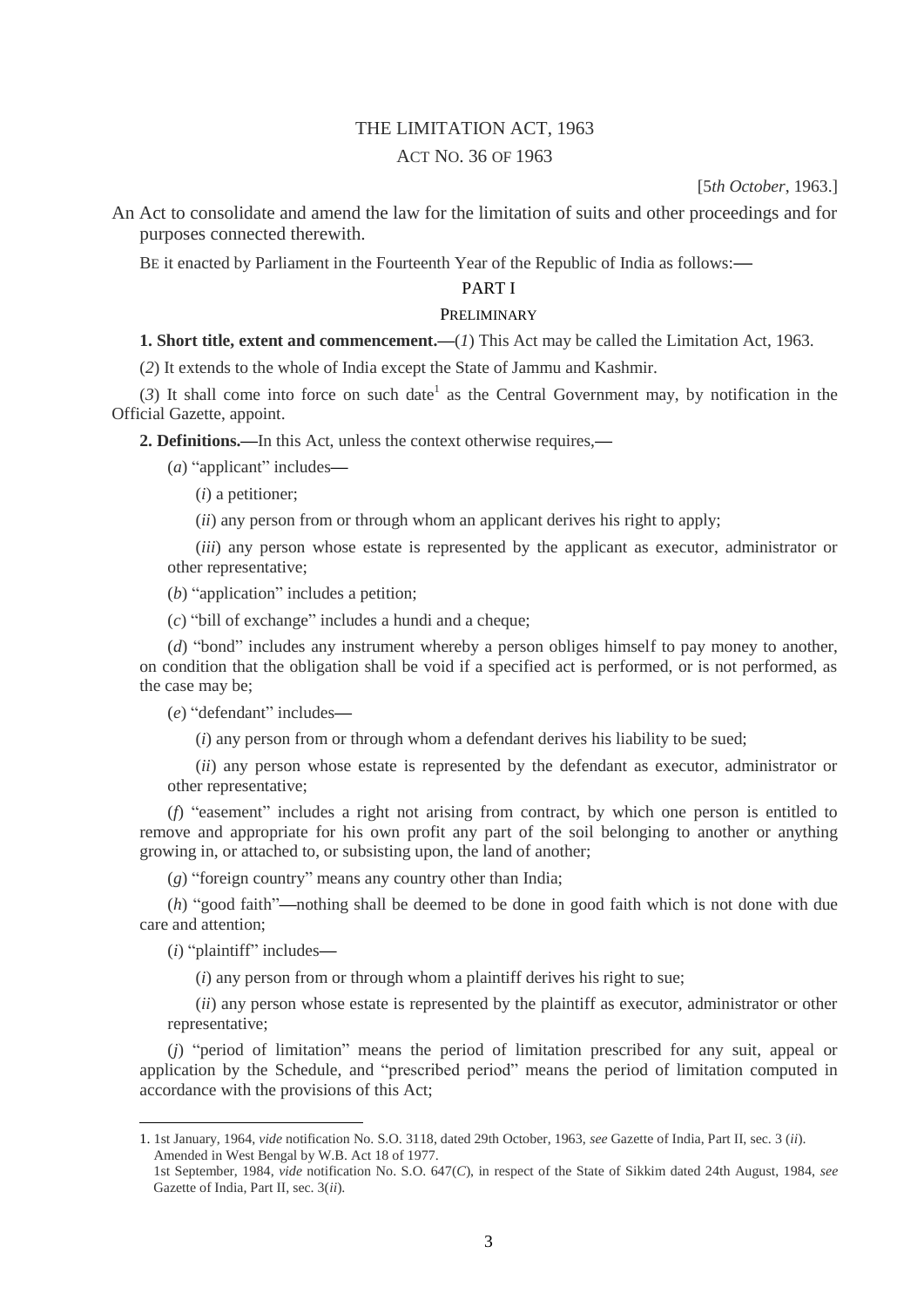(*k*) "promissory note" means any instrument whereby the maker engages absolutely to pay a specified sum of money to another at a time therein limited, or on demand, or at sight;

(*l*) "suit" does not include an appeal or an application;

(*m*) "tort" means a civil wrong which is not exclusively the breach of a contract or the breach of a trust;

(*n*) "trustee" does not include a *benamidar*, a mortgagee remaining in possession after the mortgage has been satisfied or a person in wrongful possession without title.

### PART II

### LIMITATION OF SUITS, APPEALS AND APPLICATIONS

**3. Bar of limitation.—**(*1*) Subject to the provisions contained in sections 4 to 24 (inclusive), every suit instituted, appeal preferred, and application made after the prescribed period shall be dismissed, although limitation has not been set up as a defence.

(*2*) For the purposes of this Act,**—**

(*a*) a suit is instituted,—

(*i*) in an ordinary case, when the plaint is presented to the proper officer;

(*ii*) in the case of a pauper, when his application for leave to sue as a pauper is made; and

(*iii*) in the case of a claim against a company which is being wound up by the court, when the claimant first sends in his claim to the official liquidator;

(*b*) any claim by way of a set off or a counter claim, shall be treated as a separate suit and shall be deemed to have been instituted**—**

(*i*) in the case of a set off, on the same date as the suit in which the set off is pleaded;

(*ii*) in the case of a counter claim, on the date on which the counter claim is made in court;

(*c*) an application by notice of motion in a High Court is made when the application is presented to the proper officer of that court.

**4. Expiry of prescribed period when court is closed.—**Where the prescribed period for any suit, appeal or application expires on a day when the court is closed, the suit, appeal or application may be instituted, preferred or made on the day when the court re-opens.

*Explanation*.**—**A court shall be deemed to be closed on any day within the meaning of this section if during any part of its normal working hours it remains closed on that day.

**5. Extension of prescribed period in certain cases.—**Any appeal or any application, other than an application under any of the provisions of Order XXI of the Code of Civil Procedure, 1908 (5 of 1908), may be admitted after the prescribed period if the appellant or the applicant satisfies the court that he had sufficient cause for not preferring the appeal or making the application within such period.

*Explanation*.—The fact that the appellant or the applicant was missed by any order, practice or judgment of the High Court in ascertaining or computing the prescribed period may be sufficient cause within the meaning of this section.

**6. Legal disability.—**(*1*) Where a person entitled to institute a suit or make an application for the execution of a decree is, at the time from which the prescribed period is to be reckoned, a minor or insane, or an idiot, he may institute the suit or make the application within the same period after the disability has ceased, as would otherwise have been allowed from the time specified therefor in the third column of the Schedule.

(*2*) Where such person is, at the time from which the prescribed period is to be reckoned, affected by two such disabilities, or where, before his disability has ceased, he is affected by another disability, he may institute the suit or make the application within the same period after both disabilities have ceased, as would otherwise have been allowed from the time so specified.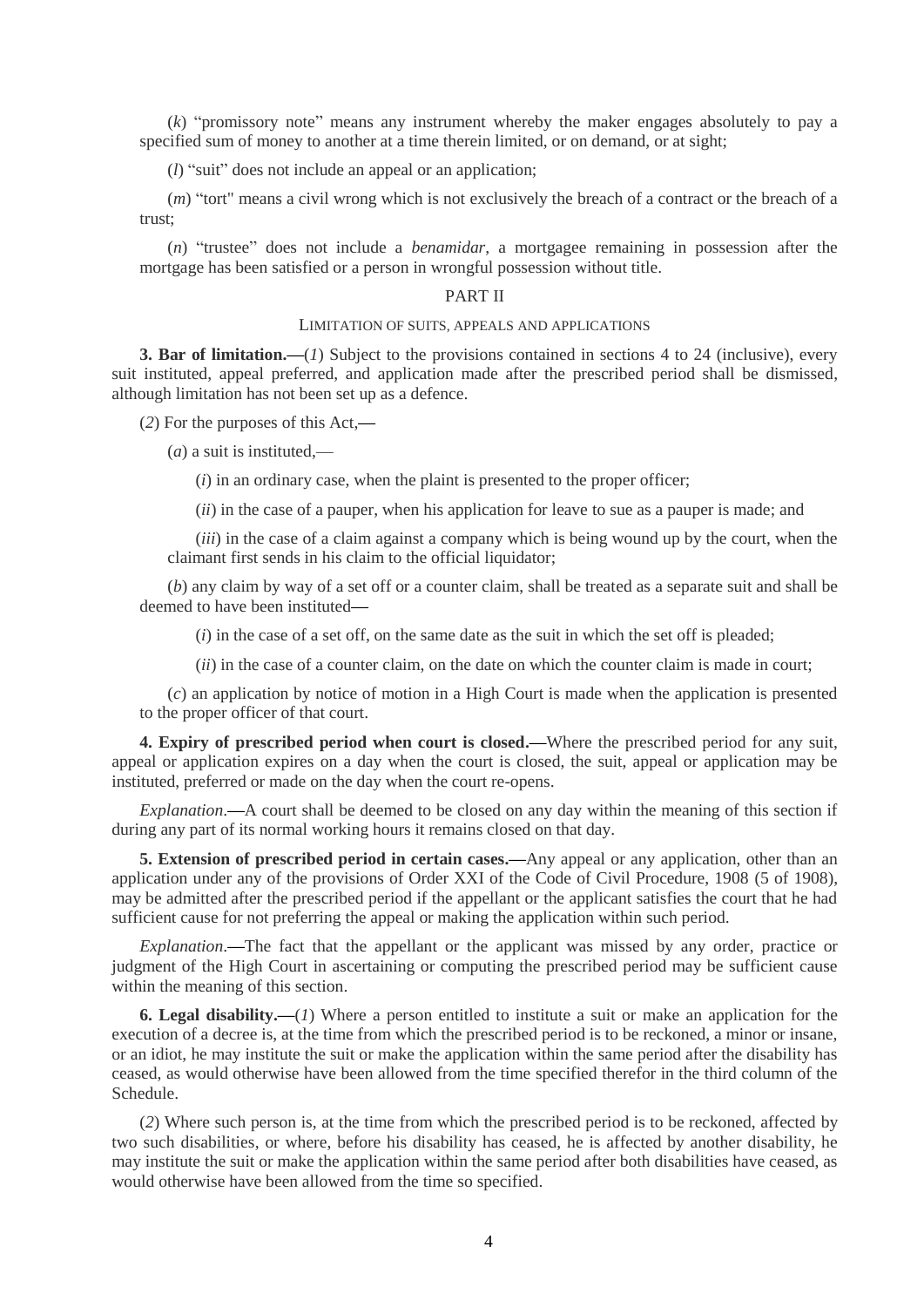(*3*) Where the disability continues up to the death of that person, his legal representative may institute the suit or make the application within the same period after the death, as would otherwise have been allowed from the time so specified.

(*4*) Where the legal representative referred to in sub-section (*3*) is, at the date of the death of the person whom he represents, affected by any such disability, the rules contained sub-sections (*1*) and (*2*) shall apply.

(*5*) Where a person under disability dies after the disability ceases but within the period allowed to him under this section, his legal representative may institute the suit or make the application within the same period after the death, as would otherwise have been available to that person had he not died.

*Explanation*.—For the purposes of this section, 'minor' includes a child in the womb.

**7. Disability of one of several persons.—**Where one of several persons jointly entitled to institute a suit or make an application for the execution of a decree is under any such disability, and a discharge can be given without the concurrence of such person, time will run against them all; but, where no such discharge can be given, time will not run as against any of them until one of them becomes capable of giving such discharge without the concurrence of the others or until the disability has ceased.

*Explanation I*.**—**This section applies to a discharge from every kind of liability, including a liability in respect of any immovable property.

*Explanation II*.**—**For the purposes of this section, the Manager of a Hindu undivided family governed by the Mitakshara law shall be deemed to be capable of giving a discharge without the concurrence of the other members of the family only if he is in management of the joint family property.

**8. Special exceptions.—**Nothing in section 6 or in section 7 applies to suits to enforce rights of pre-emption, or shall be deemed to extend, for more than three years from the cessation of the disability or the death of the person affected thereby, the period of limitation for any suit or application.

**9. Continuous running of time.—**Where once time has begun to run, no subsequent disability or inability to institute a suit or make an application stops it:

Provided that, where letters of administration to the estate of a creditor have been granted to his debtor, the running of the period of limitation for a suit to recover the debt shall be suspended while the administration continues.

**10. Suits against trustees and their representatives.—**Notwithstanding anything contained in the foregoing provisions of this Act, no suit against a person in whom property has become vested in trust for any specific purpose, or against his legal representatives or assigns (not being assigns for valuable consideration), for the purpose of following in his or their hands such property, or the proceeds thereof, or for an account of such property or proceeds, shall be barred by any length of time.

*Explanation*.**—**For the purposes of this section any property comprised in a Hindu, Muslim or Buddhist religious or charitable endowment shall be deemed to be property vested in trust for a specific purpose and the manager of the property shall be deemed to be the trustee thereof.

**11. Suits on contracts entered into outside the territories to which the Act extends.—**(*1*) Suits instituted in the territories to which this Act extends on contracts entered into in the State of Jammu and Kashmir or in a foreign country shall be subject to the rules of limitation contained in this Act.

(*2*) No rule of limitation in force in the State of Jammu and Kashmir or in a foreign country shall be a defence to a suit instituted in the said territories on a contract entered into in that State on in a foreign country unless**—**

(*a*) the rule has extinguished the contract; and

(*b*) the parties were domiciled in that State or in the foreign country during the period prescribed by such rule.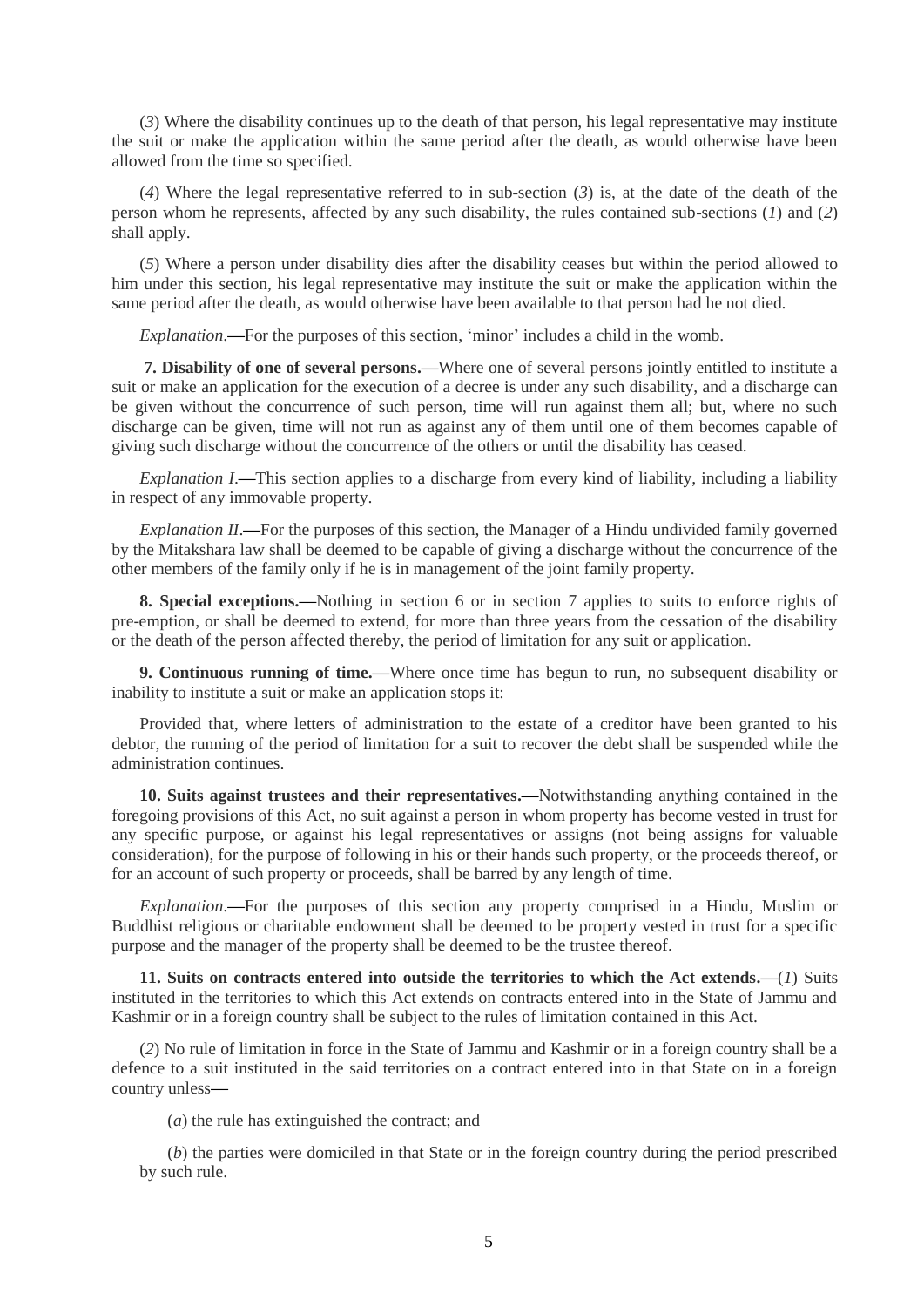### PART III

### COMPUTATION OF PERIOD OF LIMITATION

**12. Exclusion of time in legal proceedings.—**(*1*) In computing the period of limitation for any suit, appeal or application, the day from which such period is to be reckoned, shall be excluded.

(*2*) In computing the period of limitation for an appeal or an application for leave to appeal or for revision or for review of a judgment, the day on which the judgment complained of was pronounced and the time requisite for obtaining a copy of the decree, sentence or order appealed from or sought to be revised or reviewed shall be excluded.

(*3*) Where a decree or order is appealed from or sought to be revised or reviewed, or where an application is made for leave to appeal from a decree or order, the time requisite for obtaining a copy of the judgment <sup>1\*\*\*</sup> shall also be excluded.

(*4*) In computing the period of limitation for an application to set aside an award, the time requisite for obtaining a copy of the award shall be excluded.

*Explanation*.**—**In computing under this section the time requisite for obtaining a copy of a decree or an order, any time taken by the court to prepare the decree or order before an application for a copy thereof is made shall not be excluded.

**13. Exclusion of time in cases where leave to sue or appeal as a pauper is applied for.—**In computing the period of limitation prescribed for any suit or appeal in any case where an application for leave to sue or appeal as a pauper has been made and rejected, the time during which the applicant has been prosecuting in good faith his application for such leave shall be excluded, and the court may, on payment of the court fees prescribed for such suit or appeal, treat the suit or appeal as having the same force and effect as if the court fees had been paid in the first instance.

**14. Exclusion of time of proceeding** *bona fide* **in court without jurisdiction.—**(*1*) In computing the period of limitation for any suit the time during which the plaintiff has been prosecuting with due diligence another civil proceeding, whether in a court of first instance or of appeal or revision, against the defendant shall be excluded, where the proceeding relates to the same matter in issue and is prosecuted in good faith in a court which, from defect of jurisdiction or other cause of a like nature, is unable to entertain it.

(*2*) In computing the period of limitation for any application, the time during which the applicant has been prosecuting with due diligence another civil proceeding, whether in a court of first instance or of appeal or revision, against the same party for the same relief shall be excluded, where such proceeding is prosecuted in good faith in a court which, from defect of jurisdiction or other cause of a like nature, is unable to entertain it.

(*3*) Notwithstanding anything contained in rule 2 of Order XXIII of the Code of Civil Procedure, 1908 (5 of 1908), the provisions of sub-section (*1*) shall apply in relation to a fresh suit instituted on permission granted by the court under rule 1 of that Order, where such permission is granted on the ground that the first suit must fail by reason of a defect in the jurisdiction of the court or other cause of a like nature.

*Explanation*.**—**For the purposes of this section,**—**

**.** 

(*a*) in excluding the time during which a former civil proceeding was pending, the day on which that proceeding was instituted and the day on which it ended shall both be counted;

(*b*) a plaintiff or an applicant resisting an appeal shall be deemed to be prosecuting a proceeding;

(*c*) misjoinder of parties or of causes of action shall be deemed to be a cause of a like nature with defect of jurisdiction.

<sup>1.</sup> The words "on which the decree or order is founded" omitted by Act 46 of 1999, s. 33 (w.e.f. 1-7-2002).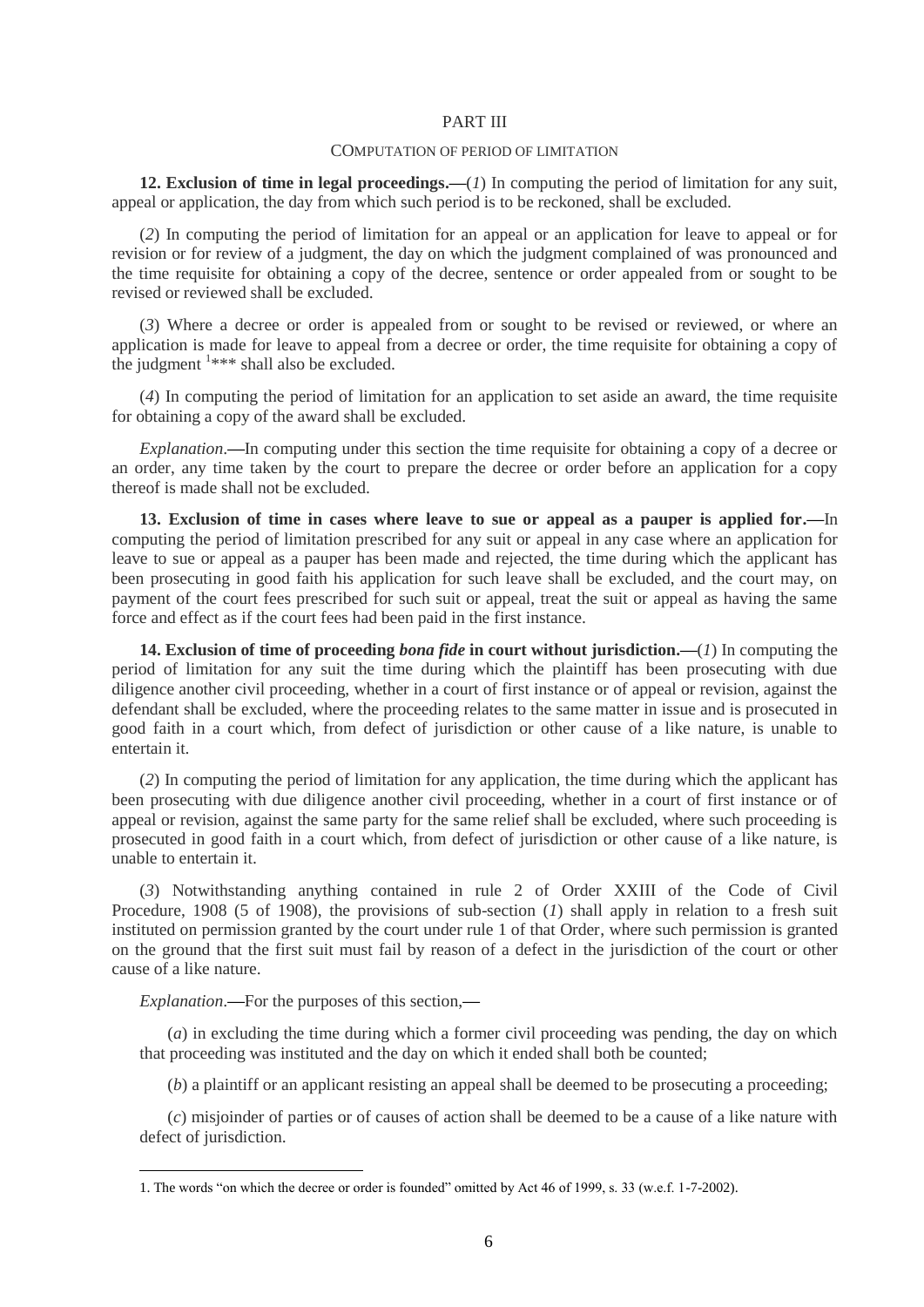**15. Exclusion of time in certain other cases.—**(*1*) In computing the period of limitation of any suit or application for the execution of a decree, the institution or execution of which has been stayed by injunction or order, the time of the continuance of the injunction or order, the day on which it was issued or made, and the day on which it was withdrawn, shall be excluded.

(*2*) In computing the period of limitation for any suit of which notice has been given, or for which the previous consent or sanction of the Government or any other authority is required, in accordance with the requirements of any law for the time being in force, the period of such notice or, as the case may be, the time required for obtaining such consent or sanction shall be excluded.

*Explanation*.**—**In excluding the time required for obtaining the consent or sanction of the Government or any other authority, the date on which the application was made for obtaining the consent or sanction and the date of receipt of the order of the Government or other authority shall both be counted.

(*3*) In computing the period of limitation for any suit or application for execution of a decree by any receiver or *interim* receiver appointed in proceedings for the adjudication of a person as an insolvent or by any liquidator or provisional liquidator appointed in proceedings for the winding up of a company, the period beginning with the date of institution of such proceeding and ending with the expiry of three months from the date of appointment of such receiver or liquidator, as the case may be, shall be excluded.

(*4*) In computing the period of limitation for a suit for possession by a purchaser at a sale in execution of a decree, the time during which a proceeding to set aside the sale has been prosecuted shall be excluded.

(*5*) In computing the period of limitation for any suit the time during which the defendant has been absent from India and from the territories outside India under the administration of the Central Government, shall be excluded.

**16. Effect of death on or before the accrual of the right to sue.—**(*1*) Where a person who would, if he were living, have a right to institute a suit or make an application dies before the right accrues, or where a right to institute a suit or make an application accrues only on the death of a person, the period of limitation shall be computed from the time when there is a legal representative of the deceased capable of instituting such suit or making such application.

(*2*) Where a person against whom, if he were living, a right to institute a suit or make an application would have accrued dies before the right accrues, or where a right to institute a suit or make an application against any person accrues on the death of such person, the period of limitation shall be computed from the time when there is a legal representative of the deceased against whom the plaintiff may institute such suit or make such application.

(*3*) Nothing in sub-section (*1*) or sub-section (*2*) applies to suits to enforce rights of pre-emption or to suits for the possession of immovable property or of a hereditary office.

**17. Effect of fraud or mistake.—**(*1*) Where, in the case of any suit or application for which a period of limitation is prescribed by this Act,**—**

(*a*) the suit or application is based upon the fraud of the defendant or respondent or his agent; or

(*b*) the knowledge of the right or title on which a suit or application is founded is concealed by the fraud of any such person as aforesaid; or

(*c*) the suit or application is for relief from the consequences of a mistake; or

(*d*) where any document necessary to establish the right of the plaintiff or applicant has been fraudulently concealed from him,

the period of limitation shall not begin to run until the plaintiff or applicant has discovered the fraud or the mistake or could, with reasonable diligence, have discovered it; or in the case of a concealed document, until the plaintiff or the applicant first had the means of producing the concealed document or compelling its production: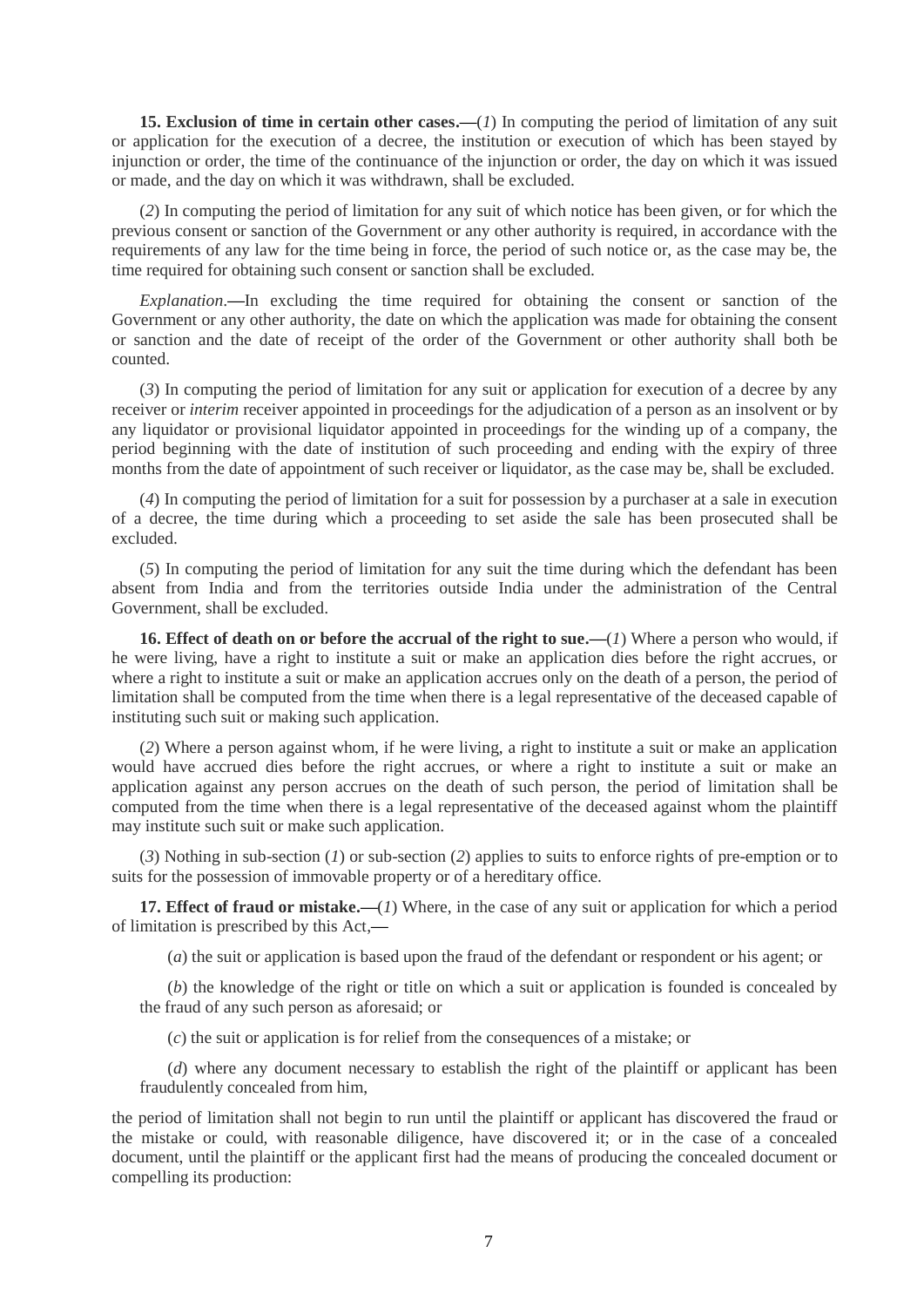Provided that nothing in this section shall enable any suit to be instituted or application to be made to recover or enforce any charge against, or set aside any transaction affecting, any property which**—**

(*i*) in the case of fraud, has been purchased for valuable consideration by a person who was not a party to the fraud and did not at the time of the purchase know, or have reason to believe, that any fraud had been committed, or

(*ii*) in the case of mistake, has been purchased for valuable consideration subsequently to the transaction in which the mistake was made, by a person who did not know, or have reason to believe, that the mistake had been made, or

(*iii*) in the case of a concealed document, has been purchased for valuable consideration by a person who was not a party to the concealment and, did not at the time of purchase know, or have reason to believe, that the document had been concealed.

(*2*) Where a judgment-debtor has, by fraud or force, prevented the execution of a decree or order within the period of limitation, the court may, on the application of the judgment-creditor made after the expiry of the said period extend the period for execution of the decree or order:

Provided that such application is made within one year from the date of the discovery of the fraud or the cessation of force, as the case may be.

**18. Effect of acknowledgment in writing.**—(*1*) Where, before the expiration of the prescribed period for a suit or application in respect of any property or right, an acknowledgment of liability in respect of such property or right has been made in writing signed by the party against whom such property or right is claimed, or by any person through whom he derives his title or liability, a fresh period of limitation shall be computed from the time when the acknowledgment was so signed.

(*2*) Where the writing containing the acknowledgment is undated, oral evidence may be given of the time when it was signed; but subject to the provisions of the Indian Evidence Act, 1872 (1 of 1872), oral evidence of its contents shall not be received.

*Explanation*.**—**For the purposes of this section,**—**

(*a*) an acknowledgment may be sufficient though it omits to specify the exact nature of the property or right, or avers that the time for payment, delivery, performance or enjoyment has not yet come or is accompanied by a refusal to pay, deliver, perform or permit to enjoy, or is coupled with a claim to set off, or is addressed to a person other than a person entitled to the property or right,

(*b*) the word "signed" means signed either personally or by an agent duly authorised in this behalf, and

(*c*) an application for the execution of a decree or order shall not be deemed to be an application in respect of any property or right.

**19. Effect of payment on account of debt or of interest on legacy.—**Where payment on account of a debt or of interest on a legacy is made before the expiration of the prescribed period by the person liable to pay the debt or legacy or by his agent duly authorised in this behalf, a fresh period of limitation shall be computed from the time when the payment was made:

Provided that, save in the case of payment of interest made before the 1st day of January, 1928, an acknowledgment of the payment appears in the handwriting of, or in a writing signed by, the person making the payment.

*Explanation*.**—**For the purposes of this section,**—**

(*a*) where mortgaged land is in the possession of the mortgagee, the receipt of the rent or produce of such land shall be deemed to be a payment;

(*b*) "debt" does not include money payable under a decree or order of a court.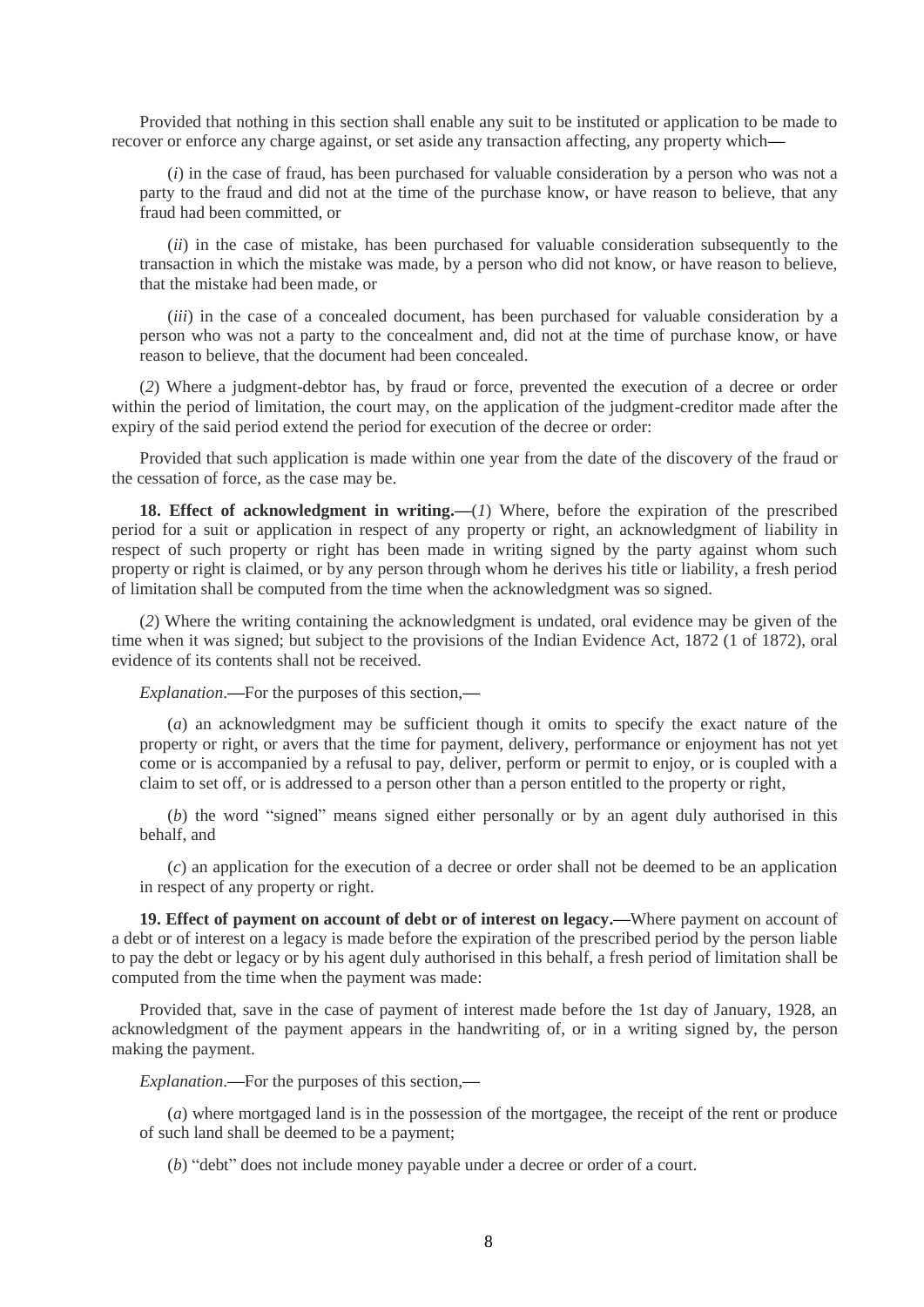**20. Effect of acknowledgment or payment by another person.—**(*1*) The expression "agent duly authorised in this behalf" in sections 18 and 19 shall, in the case of a person under disability, include his lawful guardian, committee or manager or an agent duly authorised by such guardian, committee or manager to sign the acknowledgment or make the payment.

(*2*) Nothing in the said sections renders one of several joint contractors, partners, executors or mortgagees chargeable by reason only of a written acknowledgment signed by, or of a payment made by, or by the agent of, any other or others of them.

(*3*) For the purposes of the said sections,**—**

(*a*) an acknowledgment signed or a payment made in respect of any liability by, or by the duly authorised agent of, any limited owner of property who is governed by Hindu law, shall be a valid acknowledgment or payment, as the case may be, against a reversioner succeeding to such liability; and

(*b*) where a liability has been incurred by, or on behalf of a Hindu undivided family as such, an acknowledgment or payment made by, or by the duly authorised agent of, the manager of the family for the time being shall be deemed to have been made on behalf of the whole family.

**21. Effect of substituting or adding new plaintiff or defendant.—**(*1*) Where after the institution of a suit, a new plaintiff or defendant is substituted or added, the suit shall, as regards him, be deemed to have been instituted when he was so made a party:

Provided that where the court is satisfied that the omission to include a new plaintiff or defendant was due to a mistake made in good faith it may direct that the suit as regards such plaintiff or defendant shall be deemed to have been instituted on any earlier date.

(*2*) Nothing in sub-section (*1*) shall apply to a case where a party is added or substituted owing to assignment or devolution of any interest during the pendency of a suit or where a plaintiff is made a defendant or a defendant is made a plaintiff.

**22. Continuing breaches and torts.—**In the case of a continuing breach of contract or in the case of a continuing tort, a fresh period of limitation begins to run at every moment of the time during which the breach or the tort, as the case may be, continues.

**23. Suits for compensation for acts not actionable without special damage.—**In the case of a suit for compensation for an act which does not give rise to a cause of action unless some specific injury actually results therefrom, the period of limitation shall be computed from the time when the injury results.

**24. Computation of time mentioned in instruments.—**All instruments shall for the purposes of this Act be deemed to be made with reference to the Gregorian calendar.

### PART IV

#### ACQUISITION OF OWNERSHIP BY POSSESSION

**25. Acquisition of easements by prescription.—**(*1*) Where the access and use of light or air to and for any building have been peaceably enjoyed therewith as an easement, and as of right, without interruption, and for twenty years, and where any way or watercourse or the use of any water or any other easement (whether affirmative or negative) has been peaceably and openly enjoyed by any person claiming title thereto as an easement and as of right without interruption and for twenty years, the right to such access and use of light or air, way, watercourse, use of water, or other easement shall be absolute and indefeasible.

(*2*) Each of the said periods of twenty years shall be taken to be a period ending within two years next before the institution of the suit wherein the claim to which such period relates is contested.

(*3*) Where the property over which a right is claimed under sub-section (*1*) belongs to the Government that sub-section shall be read as if for the words "twenty years" the words "thirty years" were substituted.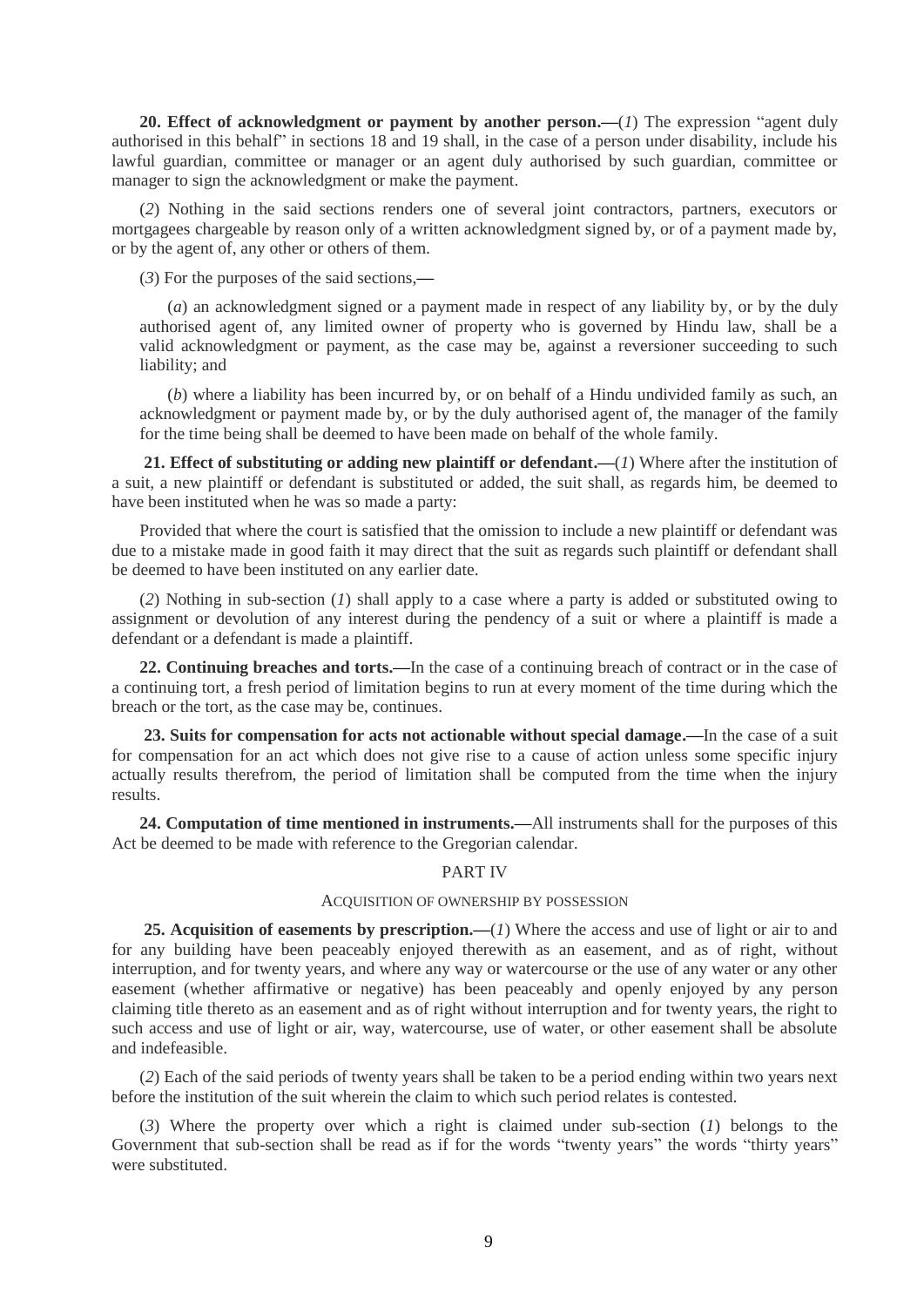*Explanation*.**—**Nothing is an interruption within the meaning of this section, unless where there is an actual discontinuance of the possession or enjoyment by reason of an obstruction by the act of some person other than the claimant, and unless such obstruction is submitted to or acquiesced in for one year after the claimant has notice thereof and of the person making or authorising the same to be made.

**26. Exclusion in favour of reversioner of serivent tenement.—**Where any land or water upon, over or from, which any easement has been enjoyed or derived has been held under or by virtue of any interest for life or in terms of years exceeding three years from the granting thereof, the time of the enjoyment of such easement during the continuance of such interest or term shall be excluded in the computation of the period twenty years in case the claim is, within three years next after the determination of such interest or term resisted by the person entitled on such determination to the said land or water.

**27. Extinguishment of right to property.—**At the determination of the period hereby limited to any person for instituting a suit for possession of any property, his right to such property shall be extinguished.

#### PART V

### **MISCELLANEOUS**

**28.** [*Amendment of certain Acts*.]**—***Rep. by Repealing and Amending Act,* 1974 (56 *of* 1974), *s*. 2 *and the First Schedule* (*w.e.f.* 20-12-1974).

**29. Savings.—**(*1*) Nothing in this Act shall affect section 25 of the Indian Contract Act, 1872 (9 of 1872).

(*2*) Where any special or local law prescribes for any suit, appeal or application a period of limitation different from the period prescribed by the Schedule, the provisions of section 3 shall apply as if such period were the period prescribed by the Schedule and for the purpose of determining any period of limitation prescribed for any suit, appeal or application by any special or local law, the provisions contained in sections 4 to 24 (inclusive) shall apply only in so far as, and to the extent to which, they are not expressly excluded by such special or local law.

(*3*) Save as otherwise provided in any law for the time being in force with respect to marriage and divorce, nothing in this Act shall apply to any suit or other proceeding under any such law.

(*4*) Sections 25 and 26 and the definition of "easement" in section 2 shall not apply to cases arising in the territories to which the Indian Easements Act, 1882 (5 of 1882), may for the time being extend.

**30. Provision for suits, etc., for which the prescribed period is shorter than the period prescribed by the Indian Limitation Act, 1908.—**Notwithstanding anything contained in this Act,**—**

(*a*) any suit for which the period of limitation is shorter than the period of limitation prescribed by the Indian Limitation Act, 1908 (9 of 1908), may be instituted within a period of <sup>1</sup>[seven years] next after the commencement of this Act or within the period prescribed for such suit by the Indian Limitation Act, 1908 (9 of 1908), whichever period expires earlier:

<sup>2</sup>[Provided that if in respect of any such suit, the said period of seven years expires earlier than the period of limitation prescribed therefor under the Indian Limitation Act, 1908 (9 of 1908) and the said period of seven years together with so much of the period of limitation in respect of such suit under the Indian Limitation Act, 1908 (9 of 1908), as has already expired before the commencement of this Act is shorter than the period prescribed for such suit under this Act, then, the suit may be instituted within the period of limitation prescribed therefor under this Act;]

(*b*) any appeal or application for which the period of limitation is shorter than the period of limitation prescribed by the Indian Limitation Act, 1908 (9 of 1908), may be preferred or made within a period of ninety days next after the commencement of this Act or within the period prescribed for such appeal or application by the Indian Limitation Act, 1908, whichever period expires earlier.

1

<sup>1.</sup> Subs. by Act 10 of 1969, s. 2, for "five years" (w.e.f. 26-3-1969).

<sup>2.</sup> Ins. by s. 2, *ibid*. (w.e.f. 26-3-1969).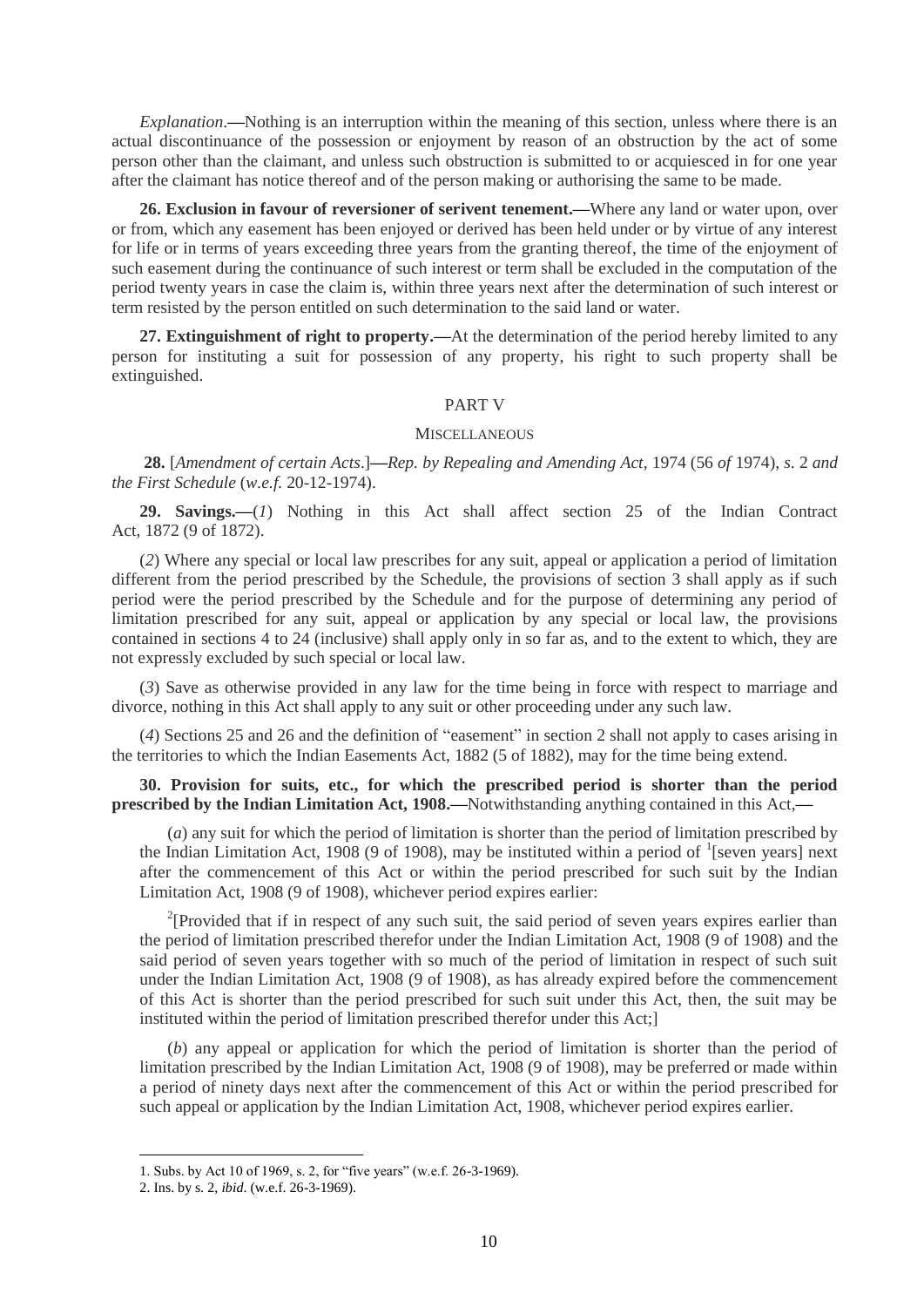**31. Provisions as to barred or pending suits, etc.—**Nothing in this Act shall,**—**

(*a*) enable any suit, appeal or application to be instituted, preferred or made, for which the period of limitation prescribed by the Indian Limitation Act, 1908 (9 of 1908), expired before the commencement of this Act; or

(*b*) affect any suit, appeal or application instituted, preferred or made before, and pending at, such commencement.

**32.** [*Repeal*.]**—***Rep. by Repealing and Amending Act,* 1974 (56 *of* 1974), *s*. 2 *and the First Schedule* (*w.e.f.* 20-12-1974).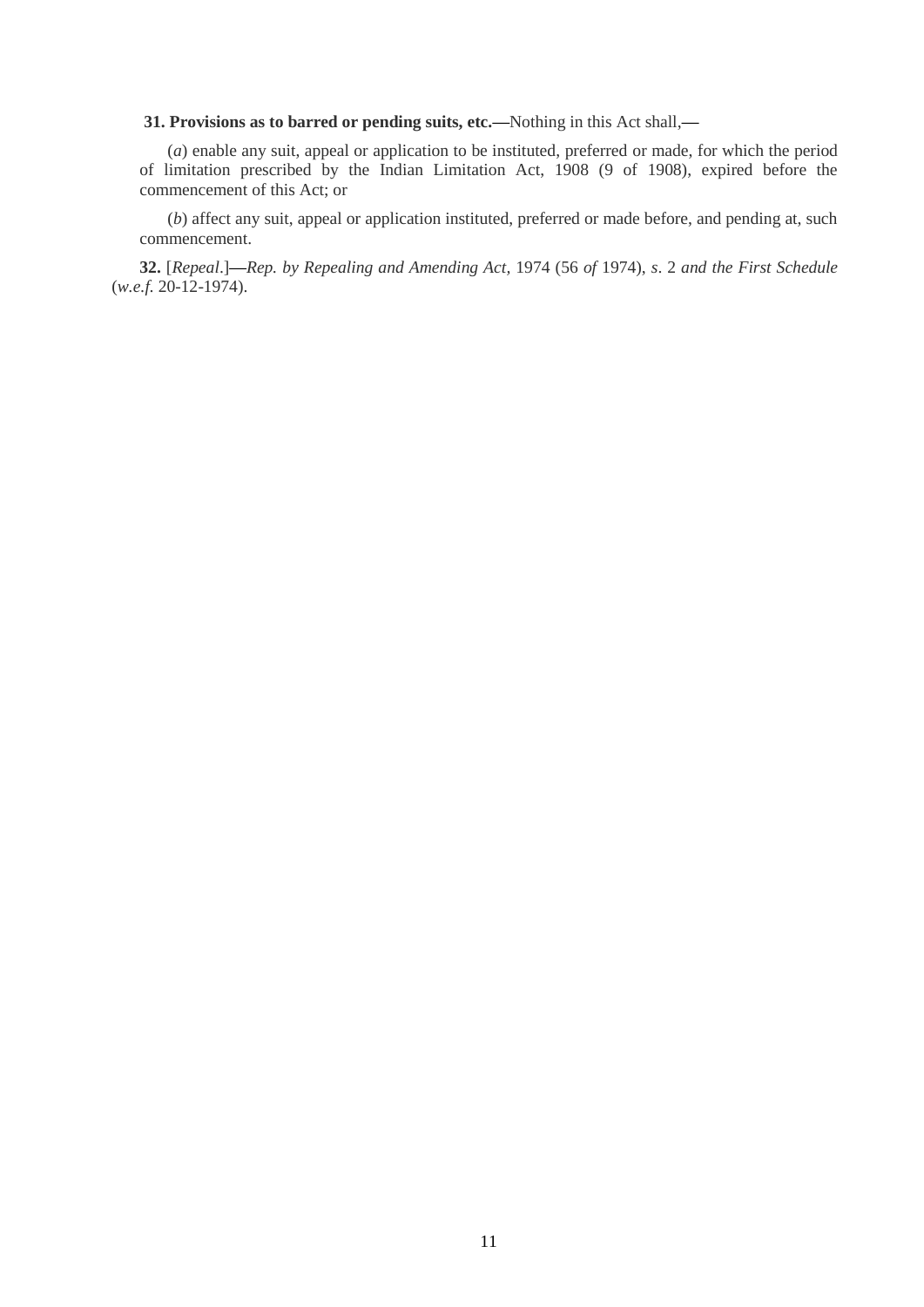# THE SCHEDULE (PERIODS OF LIMITATION) [*See* sections 2(*j*) and 3] FIRST DIVISION—SUITS

|     | Description of suit                                                                                                                           | Period of limitation                 | Time from which period begins to run                                                                                                                               |
|-----|-----------------------------------------------------------------------------------------------------------------------------------------------|--------------------------------------|--------------------------------------------------------------------------------------------------------------------------------------------------------------------|
|     |                                                                                                                                               | PART I.-SUITS RELATING TO ACCOUNTS   |                                                                                                                                                                    |
|     | 1. For the balance due on a mutual,<br>open and current account, where<br>there<br>have<br>been<br>reciprocal<br>demands between the parties. | Three years.                         | The close of the year in which the last<br>item admitted or proved is entered in<br>the account; such year to be computed<br>as in the account.                    |
|     | 2. Against a factor for an account.                                                                                                           | Three years.                         | When<br>the<br>during<br>account is,<br>the<br>continuance of the agency, demanded<br>and refused or, where no such demand<br>is made, when the agency terminates. |
|     | 3. By a principal against his agent for<br>movable property received by the<br>latter and not accounted for.                                  | Three years.                         | When<br>the<br>account is, during<br>the<br>continuance of the agency, demanded<br>and refused or, where no such demand<br>is made, when the agency terminates.    |
|     | 4. Other suits by principals against<br>agents for neglect or misconduct.                                                                     | Three years.                         | When the neglect or misconduct becomes<br>known to the plaintiff.                                                                                                  |
|     | 5. For an account and a share of the<br>profits of a dissolved partnership.                                                                   | Three years.                         | The date of the dissolution.                                                                                                                                       |
|     |                                                                                                                                               | PART II.-SUITS RELATING TO CONTRACTS |                                                                                                                                                                    |
| 6.  | For a seaman's wages                                                                                                                          | Three years.                         | The end of the voyage during which the<br>wages are earned.                                                                                                        |
| 7.  | For wages in the case of any other<br>person.                                                                                                 | Three years.                         | When the wages accrue due.                                                                                                                                         |
| 8.  | For the price of food or drink sold<br>by the keeper of a hotel, tavern<br>or lodging-house.                                                  | Three years.                         | When the food or drink is delivered.                                                                                                                               |
| 9.  | For the price of lodging.                                                                                                                     | Three years.                         | When the price becomes payable.                                                                                                                                    |
| 10. | Against a carrier for compensation<br>for losing or injuring goods.                                                                           | Three years.                         | When the loss or injury occurs.                                                                                                                                    |
| 11. | Against a carrier for compensation<br>for non-delivery of, or delay in<br>delivering, goods.                                                  | Three years.                         | When the goods ought to be delivered.                                                                                                                              |
|     | 12. For the hire of animals, vehicles,<br>boats or household furniture.                                                                       | Three years.                         | When the hire becomes payable.                                                                                                                                     |
|     | 13. For the balance of money advanced<br>in payment of goods to be<br>delivered.                                                              | Three years.                         | When the goods ought to be delivered.                                                                                                                              |
|     | 14. For the price of goods sold and<br>delivered where no fixed period<br>of credit is agreed upon.                                           | Three years.                         | The date of the delivery of the goods.                                                                                                                             |
| 15. | For the price of goods sold and<br>delivered to be paid for after the<br>expiry of a fixed period of<br>credit.                               | Three years.                         | When the period of credit expires.                                                                                                                                 |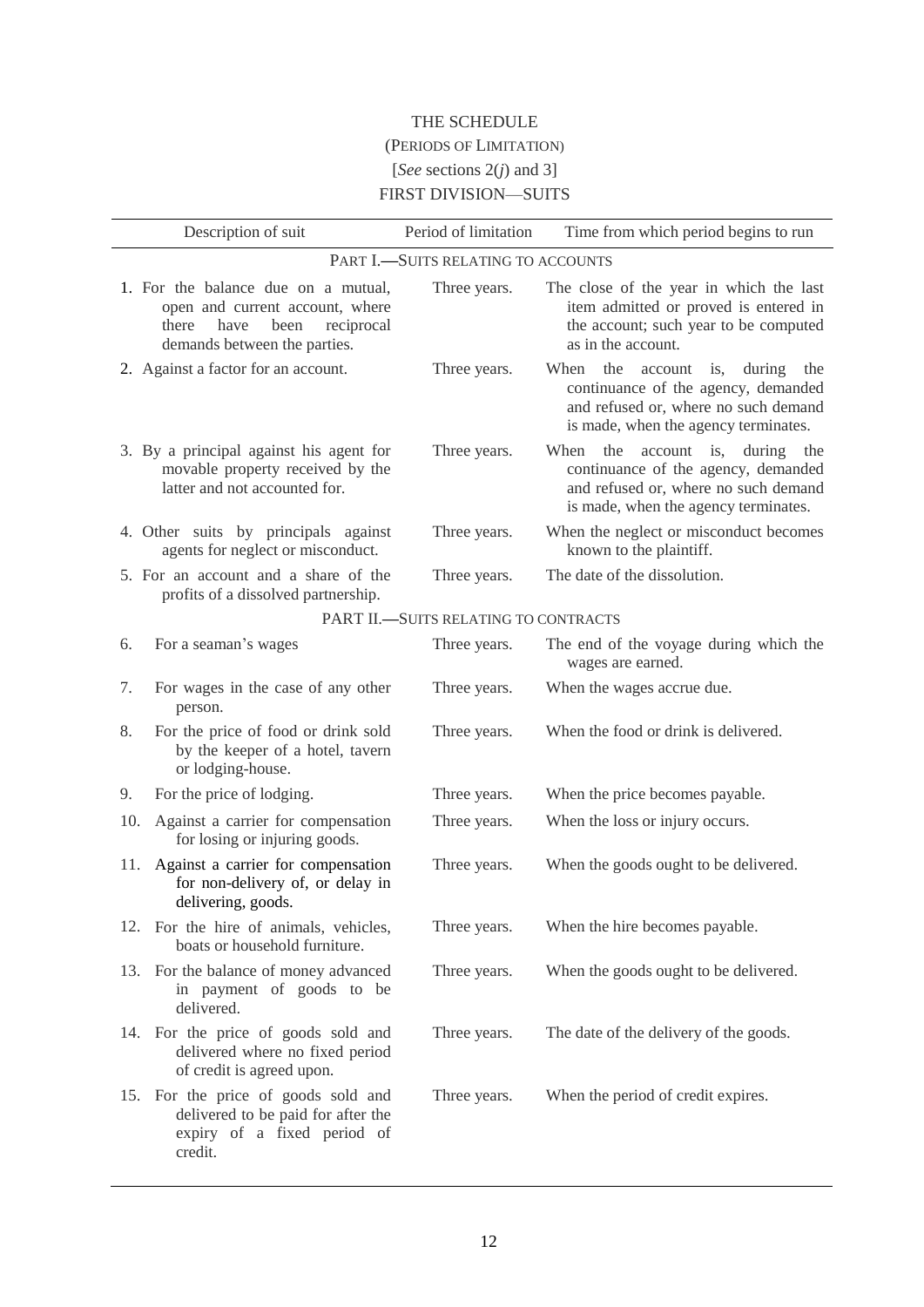|     | Description of suit                                                                                                                                                      | Period of limitation | Time from which period begins to run                                                                                                                                                                                                                                                 |
|-----|--------------------------------------------------------------------------------------------------------------------------------------------------------------------------|----------------------|--------------------------------------------------------------------------------------------------------------------------------------------------------------------------------------------------------------------------------------------------------------------------------------|
|     | 16. For the price of goods sold and<br>delivered to be paid for by a bill<br>of exchange, no such bill being<br>given.                                                   | Three years.         | When the period of the proposed bill<br>elapses.                                                                                                                                                                                                                                     |
|     | 17. For the price of trees or growing<br>crops sold by the plaintiff to the<br>defendant where no fixed period<br>of credit is agreed upon.                              | Three years.         | The date of the sale.                                                                                                                                                                                                                                                                |
|     | 18. For the price of work done by the<br>plaintiff for the defendant at his<br>request, where no time has been<br>fixed for payment.                                     | Three years.         | When the work is done.                                                                                                                                                                                                                                                               |
|     | 19. For money payable for money lent.                                                                                                                                    | Three years.         | When the loan is made.                                                                                                                                                                                                                                                               |
|     | 20. Like suit when the lender has given<br>a cheque for the money.                                                                                                       | Three years.         | When the cheque is paid.                                                                                                                                                                                                                                                             |
|     | 21. For money lent under an agreement<br>that it shall be payable on<br>demand.                                                                                          | Three years.         | When the loan is made.                                                                                                                                                                                                                                                               |
|     | 22. For money deposited under<br>an<br>agreement that it<br>shall<br>be<br>payable on demand, including<br>money of a customer in the<br>hands of his banker so payable. | Three years.         | When the demand is made.                                                                                                                                                                                                                                                             |
|     | 23. For money payable to the plaintiff<br>money<br>for<br>for<br>paid<br>the<br>defendant.                                                                               | Three years.         | When the money is paid.                                                                                                                                                                                                                                                              |
|     | payable<br>24. For<br>money<br>by<br>the<br>defendant to the plaintiff for<br>received<br>by<br>money<br>the<br>defendant, for the plaintiff's use.                      | Three years.         | When the money is received.                                                                                                                                                                                                                                                          |
|     | 25. For money payable for interest<br>upon money due from the<br>defendant to the plaintiff.                                                                             | Three years.         | When the interest becomes due.                                                                                                                                                                                                                                                       |
|     | 26. For money payable to the plaintiff<br>for money found to be due from<br>the defendant to the plaintiff on<br>accounts stated between them.                           | Three years.         | When the accounts are stated in writing<br>signed by the defendant or his agent<br>duly authorised in this behalf, unless<br>where the debt is, by a simultaneous<br>agreement in writing signed as<br>aforesaid, made payable at a future<br>time, and then when that time arrives. |
|     | 27. For compensation for breach of a<br>promise to do anything at a<br>specified time, or upon the<br>happening<br>of<br>specified<br>$\rm{a}$<br>contingency.           | Three years.         | When the time specified arrives or the<br>contingency happens.                                                                                                                                                                                                                       |
| 28. | On a single bond, where a day is<br>specified for payment.                                                                                                               | Three years.         | The day so specified.                                                                                                                                                                                                                                                                |
| 29. | On a single bond, where no such<br>day is specified.                                                                                                                     | Three years.         | The date of executing the bond.                                                                                                                                                                                                                                                      |
| 30. | On a bond subject to a condition.                                                                                                                                        | Three years.         | When the condition is broken.                                                                                                                                                                                                                                                        |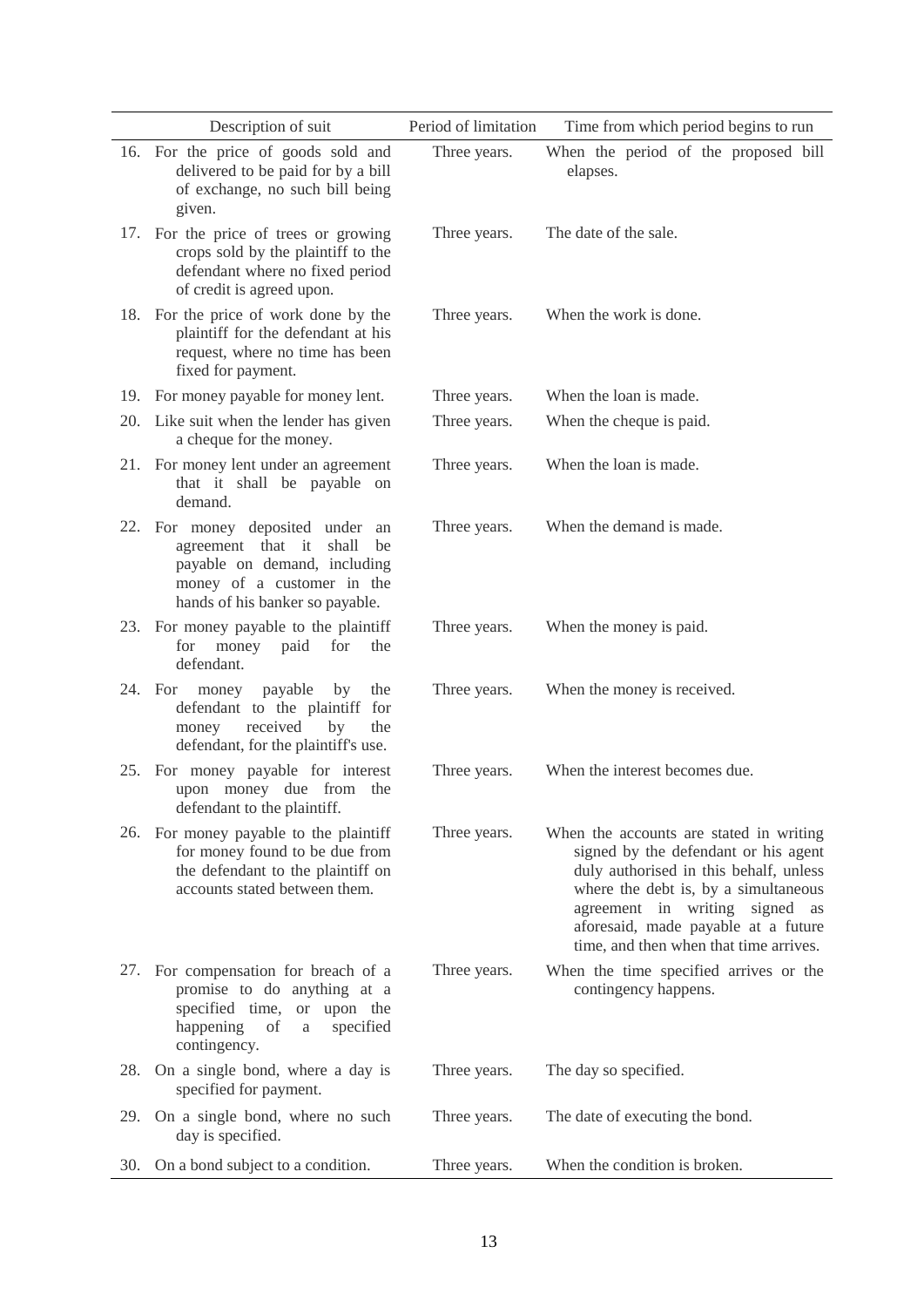|     | Description of suit                                                                                                                                                        | Period of limitation | Time from which period begins to run                                                                                                                                                         |
|-----|----------------------------------------------------------------------------------------------------------------------------------------------------------------------------|----------------------|----------------------------------------------------------------------------------------------------------------------------------------------------------------------------------------------|
|     | 31. On a bill of exchange or promissory<br>note payable at a fixed time after<br>date.                                                                                     | Three years.         | When the bill or note falls due.                                                                                                                                                             |
| 32. | On a bill of exchange payable at<br>sight, or after sight, but not at a<br>fixed time.                                                                                     | Three years.         | When the bill is presented.                                                                                                                                                                  |
| 33. | On a bill of exchange accepted<br>payable at a particular place.                                                                                                           | Three years.         | When the bill is presented at that place.                                                                                                                                                    |
| 34. | On a bill of exchange or promissory<br>note payable at a fixed time after<br>sight or after demand.                                                                        | Three years.         | When the fixed time expires.                                                                                                                                                                 |
| 35. | On a bill of exchange or promissory<br>note payable on demand and not<br>accompanied by any writing<br>restraining or postponing the<br>right to sue.                      | Three years.         | The date of the bill or note.                                                                                                                                                                |
| 36. | On a promissory note or bond<br>payable by instalments.                                                                                                                    | Three years.         | The expiration of the first term of<br>payment as to the part then payable;<br>and for the other parts, the expiration<br>of the respective terms of payment.                                |
| 37. | On a promissory note or bond<br>payable by instalments, which<br>provides that, if default be made<br>in payment of one or more<br>instalments, the whole shall be<br>due. | Three years.         | When the default is made, unless where<br>the payee or obligee waives the<br>benefit of the provision and then<br>when fresh default is made in respect<br>of which there is no such waiver. |
| 38. | On a promissory note given by the<br>maker to a third person to be<br>delivered to the payee after a<br>certain event should happen.                                       | Three years.         | The date of the delivery to the payee.                                                                                                                                                       |
|     | 39. On a dishonoured foreign bill<br>where protest has been made<br>and notice given.                                                                                      | Three years.         | When the notice is given.                                                                                                                                                                    |
|     | 40. By the payee against the drawer<br>of a bill of exchange, which<br>dishonoured<br>been<br>by<br>has<br>non-acceptance.                                                 | Three years.         | The date of the refusal to accept.                                                                                                                                                           |
|     | the<br>acceptor<br>of<br>41. By<br>an<br>accommodation-bill against the<br>drawer.                                                                                         | Three years.         | When the acceptor pays the amount of the<br>bill.                                                                                                                                            |
| 42. | By a surety against the principal<br>debtor.                                                                                                                               | Three years.         | When the surety pays the creditor.                                                                                                                                                           |
| 43. | By a surety against a co-surety.                                                                                                                                           | Three years.         | When the surety pays anything in excess<br>of his own share.                                                                                                                                 |
| 44. | $(a)$ On a policy of insurance when<br>the sum insured is payable after<br>proof of the death has been<br>given to or received by the<br>insurers.                         | Three years.         | The date of the death of the deceased, or<br>where the claim on the policy is<br>denied, either partly or wholly, the<br>date of such denial.                                                |
|     | $(b)$ On a policy of insurance when<br>the sum insured is payable after<br>proof of the loss has been given<br>to or received by the insurers.                             | Three years.         | The date of the occurrence causing the<br>loss, or where the claim on the policy<br>is denied, either partly or wholly, the<br>date of such denial.                                          |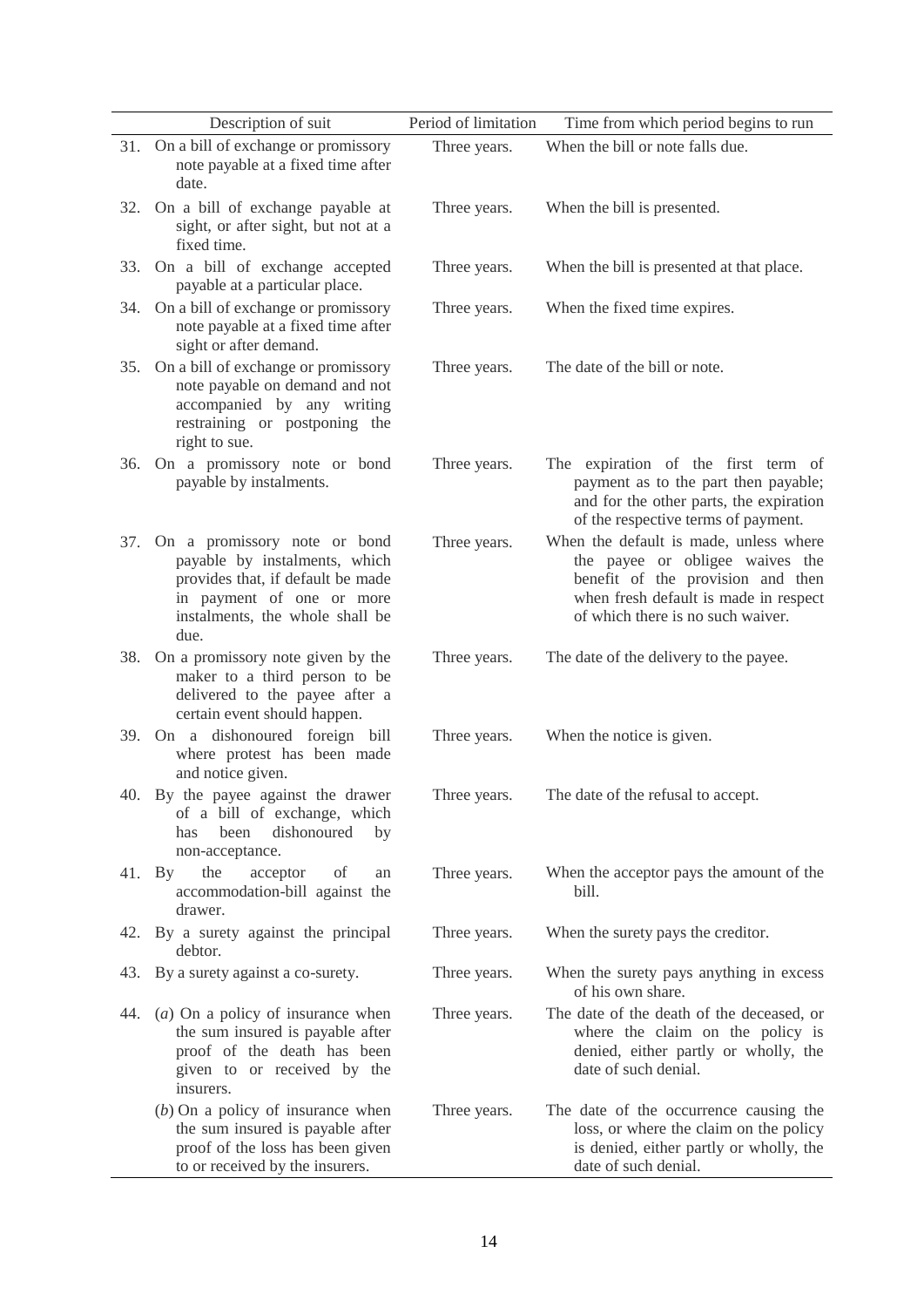|     | Description of suit                                                                                                                                                                                                                                                                     | Period of limitation | Time from which period begins to run                                                                                                                                                                   |
|-----|-----------------------------------------------------------------------------------------------------------------------------------------------------------------------------------------------------------------------------------------------------------------------------------------|----------------------|--------------------------------------------------------------------------------------------------------------------------------------------------------------------------------------------------------|
|     | 45. By the assured to recover premia<br>paid under a policy voidable at<br>the election of the insurers.                                                                                                                                                                                | Three years.         | When the insurers elect to avoid the<br>policy.                                                                                                                                                        |
|     | 46. Under<br>the<br>Indian<br>Succession<br>Act, 1925 (39 of 1925), section<br>360 or section 361, to compel a<br>refund by a person to whom an<br>executor or administrator has<br>paid a legacy or distributed<br>assets.                                                             | Three years.         | The date of the payment or distribution.                                                                                                                                                               |
|     | 47. For money paid upon an existing<br>consideration which afterwards<br>fails.                                                                                                                                                                                                         | Three years.         | The date of the failure.                                                                                                                                                                               |
|     | 48. For contribution by a party who has<br>paid the whole or more than his<br>share of the amount due under a<br>joint decree, or by a sharer in a<br>joint estate who has paid the<br>whole or more than his share of<br>the amount of revenue due from<br>himself and his co-sharers. | Three years.         | The date of the payment in excess of the<br>plaintiff's own share.                                                                                                                                     |
|     | 49. By a co-trustee to enforce against<br>the estate of a deceased trustee a<br>claim for contribution.                                                                                                                                                                                 | Three years.         | When the right to contribution accrues.                                                                                                                                                                |
|     | 50. By the manager of a joint estate of<br>undivided<br>family for<br>an<br>contribution, in respect of a<br>payment made by him on<br>account of the estate.                                                                                                                           | Three years.         | The date of the payment.                                                                                                                                                                               |
|     | 51. For the profits of immovable<br>property belonging<br>to<br>the<br>plaintiff which have been<br>wrongfully<br>received by<br>the<br>defendant.                                                                                                                                      | Three years.         | When the profits are received.                                                                                                                                                                         |
|     | 52. For arrears of rent.                                                                                                                                                                                                                                                                | Three years.         | When the arrears become due.                                                                                                                                                                           |
| 53. | By a vendor of immovable property<br>for personal payment of unpaid<br>purchase-money.                                                                                                                                                                                                  | Three years.         | The time fixed for completing the sale,<br>or (where the title is accepted after<br>the time fixed for completion) the<br>date of the acceptance.                                                      |
|     | 54. For specific performance of a<br>contract.                                                                                                                                                                                                                                          | Three years.         | The date fixed for the performance, or, if<br>no such date is fixed, when the<br>plaintiff has notice that performance<br>is refused.                                                                  |
|     | 55. For compensation for the breach of<br>any contract, express or implied<br>not herein specially provided<br>for.                                                                                                                                                                     | Three years.         | When the contract is broken or (where<br>there are successive breaches) when<br>the breach in respect of which the<br>suit is instituted occurs or (where the<br>breach is continuing) when it ceases. |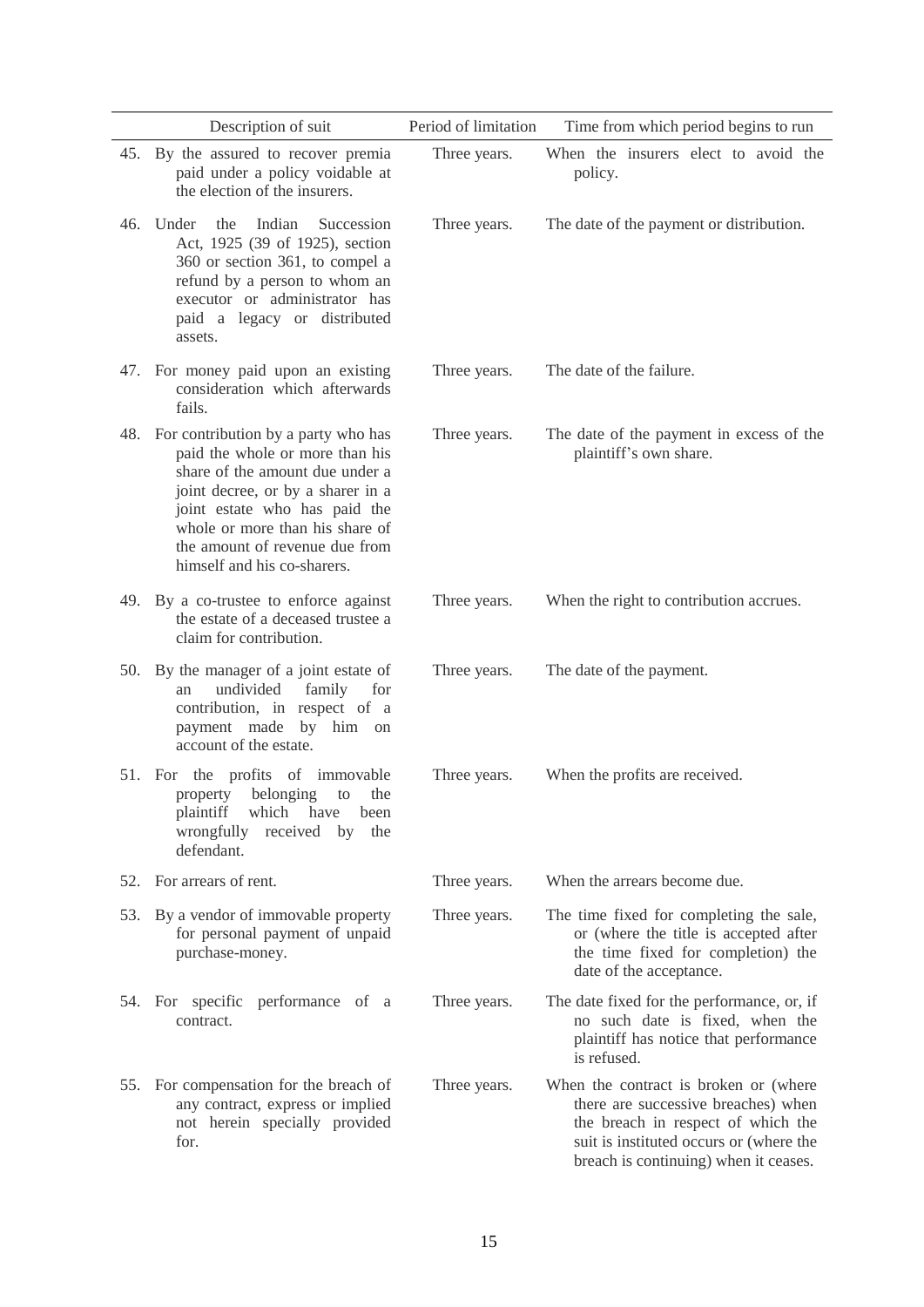|     | Description of suit                                                                                                                               | Period of limitation                         | Time from which period begins to run                                                                                                                               |  |  |
|-----|---------------------------------------------------------------------------------------------------------------------------------------------------|----------------------------------------------|--------------------------------------------------------------------------------------------------------------------------------------------------------------------|--|--|
|     | PART III.-SUITS RELATING TO DECLARATIONS                                                                                                          |                                              |                                                                                                                                                                    |  |  |
| 56. | To declare the forgery of an<br>instrument issued or registered.                                                                                  | Three years.                                 | When the issue or registration becomes<br>known to the plaintiff.                                                                                                  |  |  |
| 57. | To obtain a declaration that an<br>alleged adoption is invalid, or<br>never, in fact, took place.                                                 | Three years.                                 | When the alleged adoption becomes<br>known to the plaintiff.                                                                                                       |  |  |
| 58. | To obtain any other declaration.                                                                                                                  | Three years.                                 | When the right to sue first accrues.                                                                                                                               |  |  |
|     | PART IV.-SUITS RELATING TO DECREES AND INSTRUMENTS                                                                                                |                                              |                                                                                                                                                                    |  |  |
|     | 59. To cancel or set aside an instrument<br>or decree or for the rescission of<br>a contract.                                                     | Three years.                                 | When the facts entitling the plaintiff to<br>the<br>instrument or decree<br>have<br>cancelled or set aside or the contract<br>rescinded first become known to him. |  |  |
|     | 60. To set aside a transfer of property<br>made by the guardian of a<br>ward-                                                                     |                                              |                                                                                                                                                                    |  |  |
|     | $(a)$ by the ward who has attained<br>majority;                                                                                                   | Three years.                                 | When the ward attains majority.                                                                                                                                    |  |  |
|     | (b)<br>by the<br>ward's<br>legal<br>representative-                                                                                               |                                              |                                                                                                                                                                    |  |  |
|     | $(i)$ when the ward dies within<br>three years from the date of<br>attaining majority.                                                            | Three years.                                 | When the ward attains majority.                                                                                                                                    |  |  |
|     | (ii) when the ward dies before<br>attaining majority.                                                                                             | Three years.                                 | When the ward dies.                                                                                                                                                |  |  |
|     |                                                                                                                                                   | PART V.-SUITS RELATING TO IMMOVABLE PROPERTY |                                                                                                                                                                    |  |  |
|     | 61. By a mortgagor-                                                                                                                               |                                              |                                                                                                                                                                    |  |  |
|     | $(a)$ to redeem<br><sub>or</sub><br>recover<br>of<br>possession<br>immovable<br>property mortgaged;                                               | Thirty years.                                | When the right to redeem or to recover<br>possession accrues.                                                                                                      |  |  |
|     | $(b)$ to recover possession of<br>immovable property mortgaged<br>and afterwards transferred by<br>the mortgagee for a valuable<br>consideration; | Twelve years.                                | When the transfer becomes known to the<br>plaintiff.                                                                                                               |  |  |
|     | $(c)$ to recover surplus collections<br>received by the mortgagee after<br>the<br>mortgage<br>has<br>been<br>satisfied.                           | Three years.                                 | When the mortgagor re-enters on the<br>mortgaged property.                                                                                                         |  |  |
| 62. | To enforce payment of money<br>secured by<br>mortgage<br>a<br><b>or</b><br>otherwise<br>charged<br>upon<br>immovable property.                    | Twelve years.                                | When the money sued for becomes due.                                                                                                                               |  |  |
|     | 63. By a mortgagee—                                                                                                                               |                                              |                                                                                                                                                                    |  |  |
|     | (a) for foreclosure;                                                                                                                              | Thirty years.                                | When the money secured by the mortgage<br>becomes due.                                                                                                             |  |  |
|     | $(b)$ for possession of immovable<br>property mortgaged.                                                                                          | Twelve years.                                | When the mortgagee becomes entitled to<br>possession.                                                                                                              |  |  |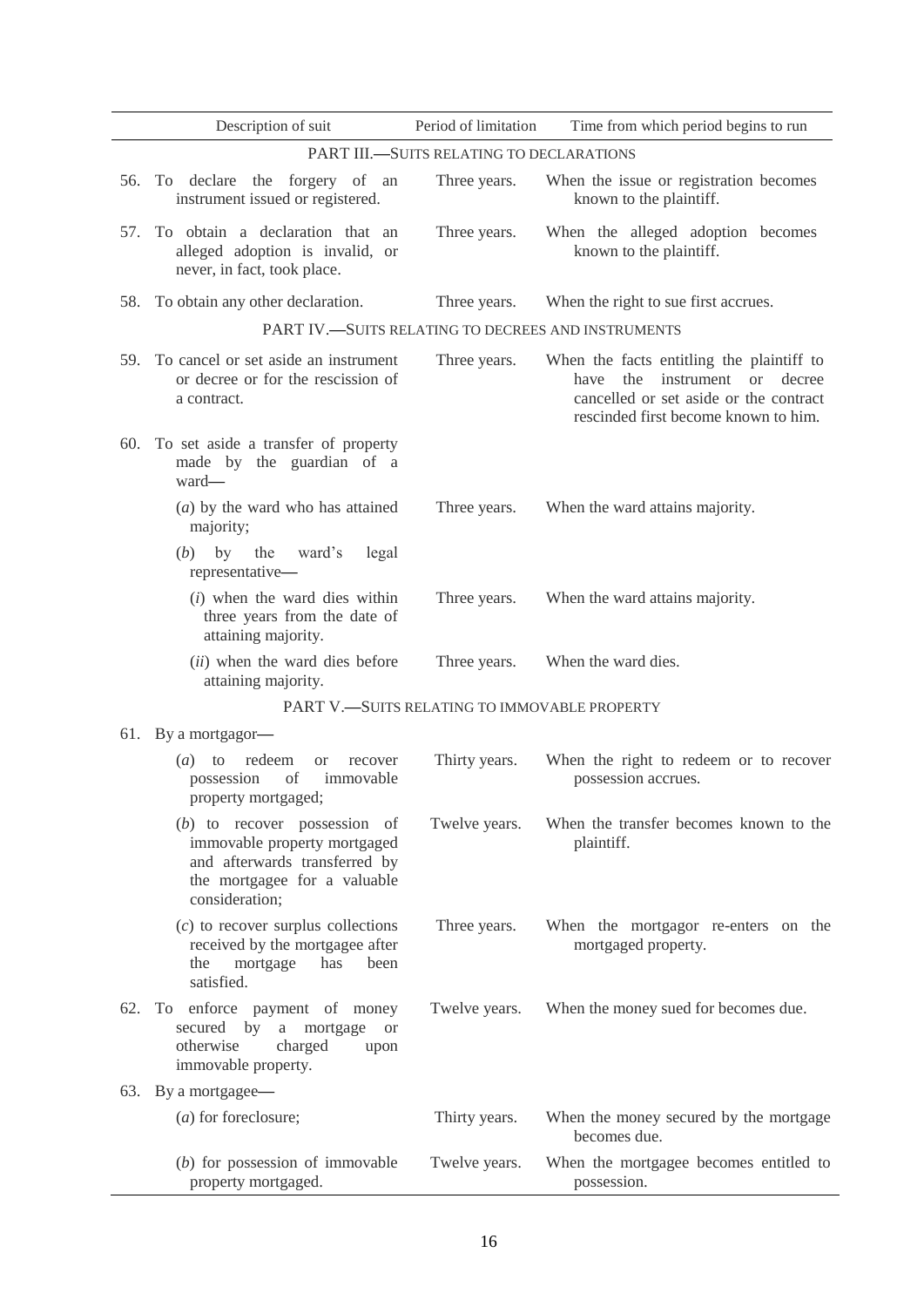|     | Description of suit                                                                                                                                                                                                                                                                                                                                                                                                                                                                                                                                                                                                                                                                                                                                                                                                                                                                                                                                                                                                                             | Period of limitation                        | Time from which period begins to run                                                                             |
|-----|-------------------------------------------------------------------------------------------------------------------------------------------------------------------------------------------------------------------------------------------------------------------------------------------------------------------------------------------------------------------------------------------------------------------------------------------------------------------------------------------------------------------------------------------------------------------------------------------------------------------------------------------------------------------------------------------------------------------------------------------------------------------------------------------------------------------------------------------------------------------------------------------------------------------------------------------------------------------------------------------------------------------------------------------------|---------------------------------------------|------------------------------------------------------------------------------------------------------------------|
|     | possession of<br>immovable<br>64. For<br>property based on previous<br>possession and not on title, when<br>the plaintiff while in possession<br>of the property has<br>been<br>dispossessed.                                                                                                                                                                                                                                                                                                                                                                                                                                                                                                                                                                                                                                                                                                                                                                                                                                                   | Twelve years.                               | The date of dispossession.                                                                                       |
| 65. | possession<br>For<br>of<br>immovable<br>property or any interest therein<br>based on title.<br><i>Explanation</i> .-- For the purposes of<br>this article—<br>$(a)$ where the suit is by a<br>remainderman, a reversioner<br>(other than a landlord) or a<br>devisee, the possession of the<br>defendant shall be deemed to<br>become adverse only when the<br>estate of the remainderman,<br>reversioner or devisee, as the<br>may be, falls into<br>case<br>possession;<br>$(b)$ where the suit is by a Hindu<br>or Muslim entitled to the<br>possession<br>of<br>immovable<br>property on the death of a<br>Hindu or Muslim female, the<br>possession of the defendant<br>shall be deemed to become<br>adverse only when the female<br>dies;<br>$(c)$ where<br>the<br>suit<br>1S<br>by<br>a purchaser at a sale in<br>execution of a decree when the<br>judgment-debtor was out of<br>possession at the date of the<br>sale, the purchaser shall be<br>deemed to be a representative<br>of the judgment-debtor who<br>was out of possession. | Twelve years.                               | When the possession of the defendant<br>becomes adverse to the plaintiff.                                        |
|     | 66. For<br>possession<br>of<br>immovable<br>property when the plaintiff has<br>become entitled to possession by<br>reason of any forfeiture or breach<br>of condition.                                                                                                                                                                                                                                                                                                                                                                                                                                                                                                                                                                                                                                                                                                                                                                                                                                                                          | Twelve years.                               | When the forfeiture is incurred or the<br>condition is broken.                                                   |
| 67. | By a landlord to recover possession<br>from a tenant.                                                                                                                                                                                                                                                                                                                                                                                                                                                                                                                                                                                                                                                                                                                                                                                                                                                                                                                                                                                           | Twelve years.                               | When the tenancy is determined.                                                                                  |
|     |                                                                                                                                                                                                                                                                                                                                                                                                                                                                                                                                                                                                                                                                                                                                                                                                                                                                                                                                                                                                                                                 | PART VI.-SUITS RELATING TO MOVABLE PROPERTY |                                                                                                                  |
|     | 68. For specific movable property lost,<br>or acquired by theft, or dishonest<br>misappropriation or conversion.                                                                                                                                                                                                                                                                                                                                                                                                                                                                                                                                                                                                                                                                                                                                                                                                                                                                                                                                | Three years.                                | When the person having the right to the<br>possession of the property first learns<br>in whose possession it is. |
| 69. | For other specific movable property.                                                                                                                                                                                                                                                                                                                                                                                                                                                                                                                                                                                                                                                                                                                                                                                                                                                                                                                                                                                                            | Three years.                                | When the property is wrongfully taken.                                                                           |
| 70. | To<br>movable<br>recover<br>property<br>deposited or pawned from a<br>depositary or pawnee.                                                                                                                                                                                                                                                                                                                                                                                                                                                                                                                                                                                                                                                                                                                                                                                                                                                                                                                                                     | Three years.                                | The date of refusal after demand.                                                                                |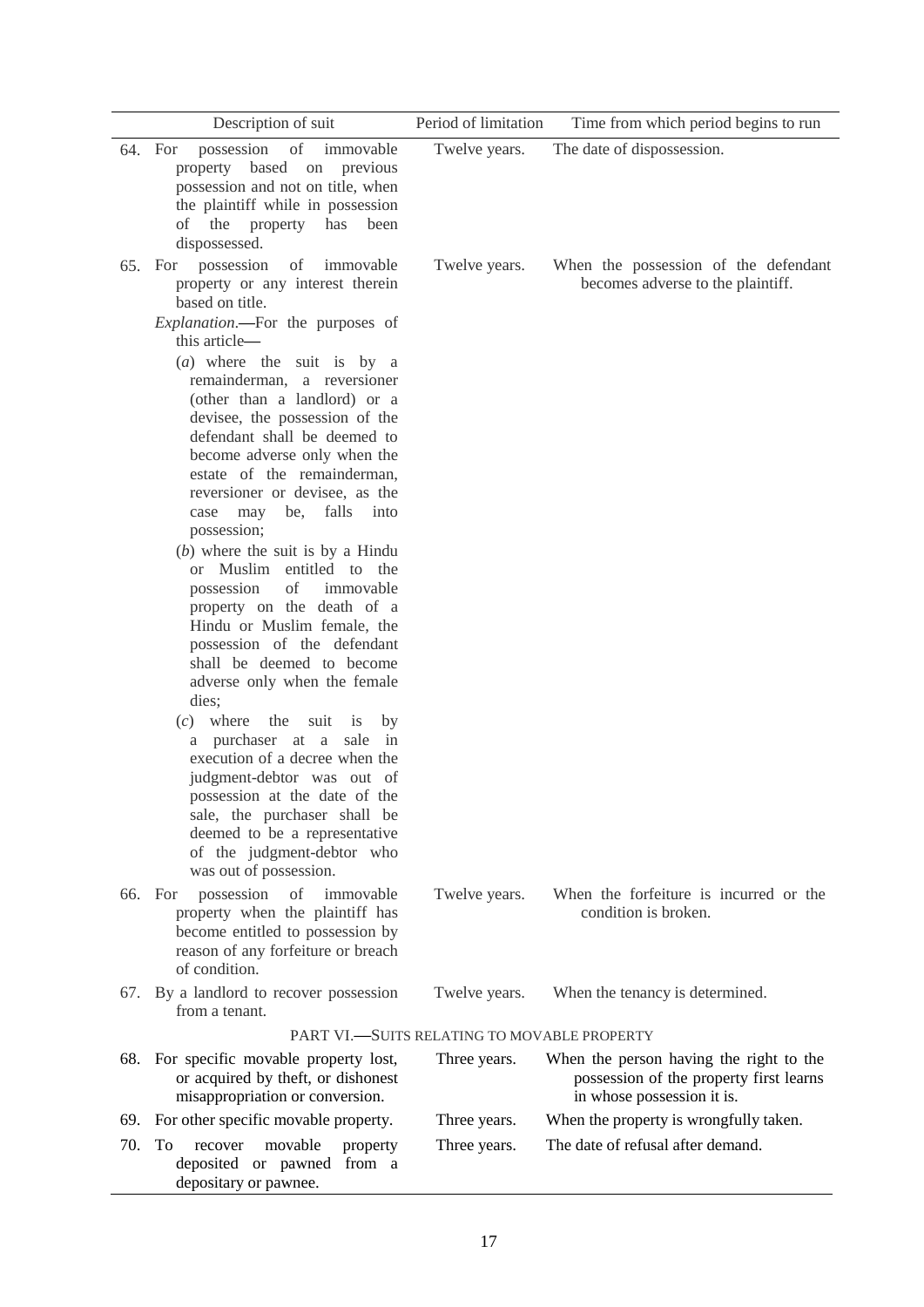|     | Description of suit                                                                                                                                                                              | Period of<br>limitation          | Time from which period begins to run                                                                                                              |
|-----|--------------------------------------------------------------------------------------------------------------------------------------------------------------------------------------------------|----------------------------------|---------------------------------------------------------------------------------------------------------------------------------------------------|
|     | 71. To<br>movable<br>property<br>recover<br>deposited<br>pawned,<br>and<br><b>or</b><br>afterwards<br>bought<br>from<br>the<br>depository or pawnee for a<br>valuable consideration.             | Three years.                     | When the sale becomes known to the<br>plaintiff.                                                                                                  |
|     |                                                                                                                                                                                                  | PART VII.-SUITS RELATING TO TORT |                                                                                                                                                   |
|     | 72. For compensation for doing or for<br>omitting to do an act alleged to<br>be in pursuance of any enactment<br>in force for the time being in the<br>territories to which this Act<br>extends. | One year.                        | When the act or omission takes place.                                                                                                             |
|     | 73. For<br>compensation<br>false<br>for<br>imprisonment.                                                                                                                                         | One year.                        | When the imprisonment ends.                                                                                                                       |
|     | 74. For compensation for a malicious<br>prosecution.                                                                                                                                             | One year.                        | When the plaintiff is acquitted or the<br>prosecution is otherwise terminated.                                                                    |
| 75. | For compensation for libel.                                                                                                                                                                      | One year.                        | When the libel is published.                                                                                                                      |
|     | 76. For compensation for slander.                                                                                                                                                                | One year.                        | When the words are spoken, or, if the<br>words<br>not<br>actionable<br>are<br>in<br>themselves, when the special damage<br>complained of results. |
|     | 77. For compensation for loss of service<br>occasioned by the seduction of<br>plaintiff's<br>the<br>servant<br><b>or</b><br>daughter.                                                            | One year.                        | When the loss occurs.                                                                                                                             |
|     | 78. For compensation for inducing a<br>person to break a contract with<br>the plaintiff.                                                                                                         | One year.                        | The date of the breach.                                                                                                                           |
|     | 79. For compensation for an illegal,<br>irregular or excessive distress.                                                                                                                         | One year.                        | The date of the distress.                                                                                                                         |
|     | 80. For compensation for wrongful<br>seizure of movable<br>property<br>under legal process.                                                                                                      | One year.                        | The date of the seizure.                                                                                                                          |
|     | 81. By executors, administrators<br><sub>or</sub><br>representatives under the Legal<br>Representatives' Suits Act, 1855<br>$(12 \text{ of } 1855).$                                             | One year.                        | The date of the death of the person<br>wronged.                                                                                                   |
|     | administrators<br>82. By executors,<br><sub>or</sub><br>representatives under the Indian<br>Fatal Accidents Act, 1855 (13 of<br>1855).                                                           | Two years.                       | The date of the death of the person killed.                                                                                                       |
|     | 83. Under the Legal Representatives'<br>Suits Act, 1855 (12 of 1855),<br>against<br>an<br>executor,<br>an<br>administrator<br>other<br><b>or</b><br>any<br>representative.                       | Two years.                       | When the wrong complained of is done.                                                                                                             |
| 84. | Against one who, having a right to<br>property<br>for<br>specific<br>use<br>purposes, perverts it to other<br>purposes.                                                                          | Two years.                       | When the perversion first becomes known<br>to the person injured thereby.                                                                         |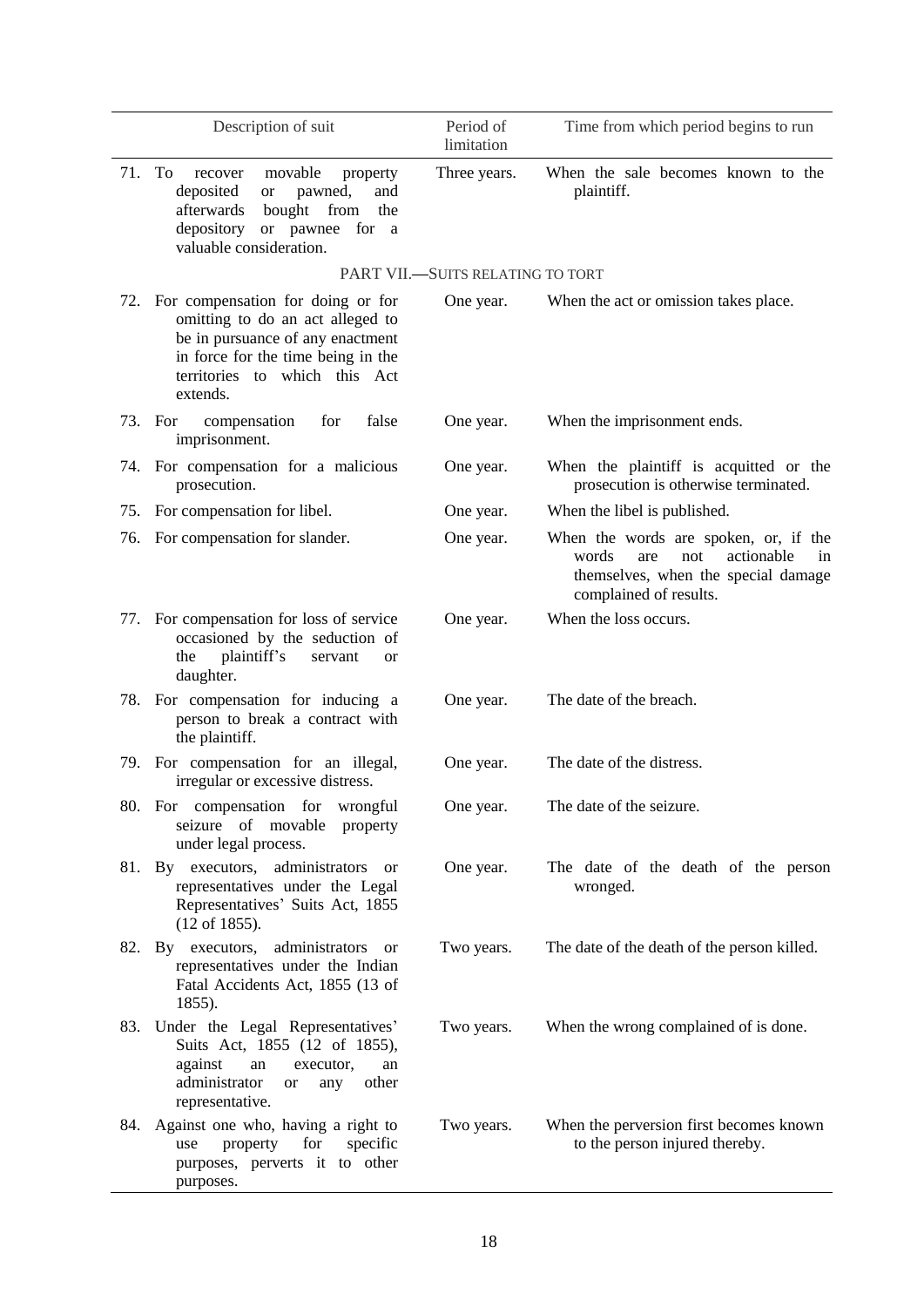|     | Description of suit                                                                                                                                                                                                                                                                                                               | Period of limitation | Time from which period begins to run                                                                                                                                          |
|-----|-----------------------------------------------------------------------------------------------------------------------------------------------------------------------------------------------------------------------------------------------------------------------------------------------------------------------------------|----------------------|-------------------------------------------------------------------------------------------------------------------------------------------------------------------------------|
|     | 85. For compensation for obstructing a<br>way or a water-course.                                                                                                                                                                                                                                                                  | Three years.         | The date of the obstruction.                                                                                                                                                  |
|     | 86. For compensation for diverting a<br>water-course.                                                                                                                                                                                                                                                                             | Three years.         | The date of the diversion.                                                                                                                                                    |
| 87. | For compensation for trespass upon<br>immovable property.                                                                                                                                                                                                                                                                         | Three years.         | The date of the trespass.                                                                                                                                                     |
| 88. | For compensation for infringing<br>copyright or any other exclusive<br>privilege.                                                                                                                                                                                                                                                 | Three years.         | The date of the infringement.                                                                                                                                                 |
| 89. | To restrain waste.                                                                                                                                                                                                                                                                                                                | Three years.         | When the waste begins.                                                                                                                                                        |
| 90. | For compensation for injury caused<br>an injunction wrongfully<br>by<br>obtained.                                                                                                                                                                                                                                                 | Three years.         | When the injunction ceases.                                                                                                                                                   |
| 91. | For compensation,—                                                                                                                                                                                                                                                                                                                |                      |                                                                                                                                                                               |
|     | for<br>wrongfully<br>(a)<br>taking<br>detaining<br>specific<br>any<br><b>or</b><br>movable<br>property<br>lost,<br><b>or</b><br>acquired by theft, or dishonest<br>misappropriation, or conversion;                                                                                                                               | Three years.         | When the person having the right to the<br>possession of the property first learns<br>in whose possession it is.                                                              |
|     | $(b)$ for wrongfully taking or injuring<br>or wrongfully detaining any other<br>specific movable property.                                                                                                                                                                                                                        | Three years.         | When the property is wrongfully taken or<br>injured,<br>or when the detainer's<br>possession becomes unlawful.                                                                |
|     | PART VIII.-SUITS RELATING TO TRUSTS AND TRUST PROPERTY                                                                                                                                                                                                                                                                            |                      |                                                                                                                                                                               |
| 92. | To recover possession of immovable<br>property conveyed or bequeathed<br>in trust and afterwards transferred<br>by the trustee for a valuable<br>consideration.                                                                                                                                                                   | Twelve years.        | When the transfer becomes known to the<br>plaintiff.                                                                                                                          |
| 93. | To recover possession of movable<br>property conveyed or bequeathed<br>in trust and afterwards transferred<br>by the trustee for a valuable<br>consideration.                                                                                                                                                                     | Three years.         | When the transfer becomes known to the<br>plaintiff.                                                                                                                          |
| 94. | To set aside a transfer of immovable<br>property comprised in a Hindu,<br>Muslim or Buddhist religious or<br>charitable endowment, made by a<br>manager thereof for a valuable<br>consideration.                                                                                                                                  | Twelve years.        | When the transfer becomes known to the<br>plaintiff.                                                                                                                          |
| 95. | To set aside a transfer of movable<br>property comprised in a Hindu,<br>Muslim or Buddhist religious or<br>charitable endowment, made by a<br>manager thereof for a valuable<br>consideration.                                                                                                                                    | Three years.         | When the transfer becomes known to the<br>plaintiff.                                                                                                                          |
| 96. | By the manager of Hindu, Muslim or<br>Buddhist religious or charitable<br>endowment to recover possession<br>movable<br>of<br><b>or</b><br>immovable<br>comprised<br>properly<br>the<br>in<br>endowment<br>which<br>has<br>been<br>transferred<br>previous<br>by<br>$\rm{a}$<br>valuable<br>for<br>manager<br>a<br>consideration. | Twelve years.        | The date of death, resignation or removal<br>of the transferor or the date of<br>appointment of the plaintiff as<br>of<br>manager<br>the<br>endowment,<br>whichever is later. |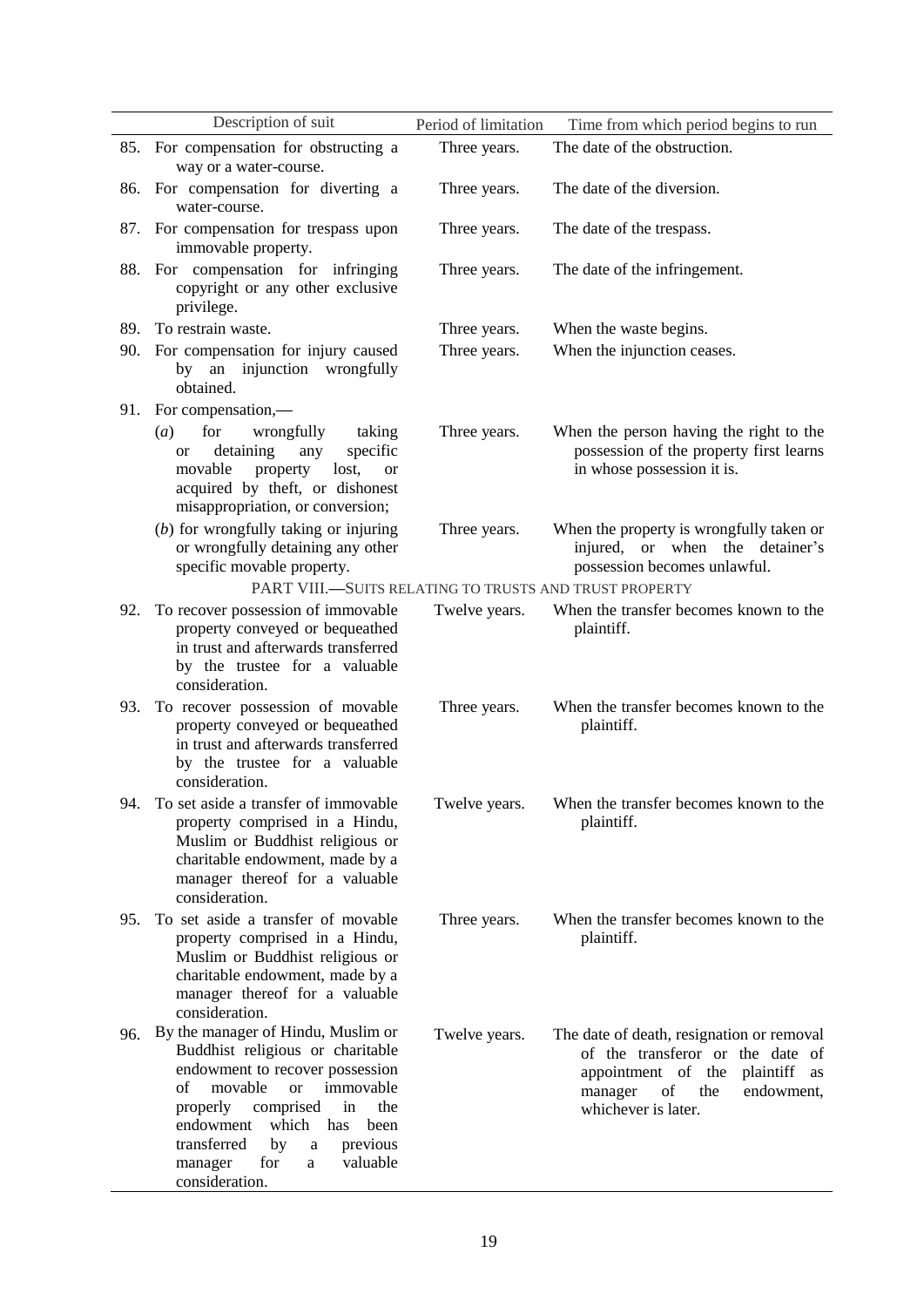|         | Description of suit                                                                                                                                                                                                                                                                                                                                                                | Period of limitation | Time from which period begins to run                                                                                                                                                                                                                                                                                                    |
|---------|------------------------------------------------------------------------------------------------------------------------------------------------------------------------------------------------------------------------------------------------------------------------------------------------------------------------------------------------------------------------------------|----------------------|-----------------------------------------------------------------------------------------------------------------------------------------------------------------------------------------------------------------------------------------------------------------------------------------------------------------------------------------|
|         |                                                                                                                                                                                                                                                                                                                                                                                    |                      | PART IX.-SUITS RELATING TO MISCELLANEOUS MATTERS                                                                                                                                                                                                                                                                                        |
| 97.     | To enforce a right of pre-emption<br>whether the right is founded on<br>law or general usage or on<br>special contract.                                                                                                                                                                                                                                                            | One year.            | When the purchaser<br>take<br>under the<br>sought<br>impeached,<br>sale<br>to<br>be<br>physical possession of the whole or part<br>of the property sold, or, where the<br>subject matter of the sale does not admit<br>of physical possession of the whole or<br>part of the property, when<br>the<br>instrument of sale is registered. |
| 98.     | By a person<br>against whom<br>$\frac{1}{2}$ [an order referred to in rule 63<br>or in rule 103] of Order XXI of<br>the Code of Civil Procedure,<br>1908 (5 of 1908), or an order<br>under section 28 of the<br>Presidency Small Cause Courts<br>Act, 1882 (15 of 1882), has<br>been made, to establish the<br>right which he claims to the<br>property comprised in the<br>order. | One year.            | The date of the final order.                                                                                                                                                                                                                                                                                                            |
| 99.     | To set aside a sale by a civil or<br>revenue court or a sale for<br>arrears of Government revenue<br>or for any demand recoverable<br>as such arrears.                                                                                                                                                                                                                             | One year.            | When the sale is confirmed or would<br>otherwise have<br>become<br>final<br>and<br>conclusive<br>had no such suit been<br>brought.                                                                                                                                                                                                      |
| 100.    | To alter or set aside any decision<br>or order of a civil court in any<br>proceeding other than a suit or<br>any act or order of an officer of<br>Government in his official<br>capacity.                                                                                                                                                                                          | One year.            | The date of the final decision or order by the<br>court or the date of the act or order of<br>the officer, as the case may be.                                                                                                                                                                                                          |
| 101.    | Upon a judgment, including<br>a<br>foreign<br>judgment,<br><b>or</b><br>a<br>recognisance.                                                                                                                                                                                                                                                                                         | Three years.         | The date of the judgment or recognisance.                                                                                                                                                                                                                                                                                               |
|         | 102. For property which the plaintiff has<br>conveyed while insane.                                                                                                                                                                                                                                                                                                                | Three years.         | When the plaintiff is restored to sanity<br>and has knowledge of the conveyance.                                                                                                                                                                                                                                                        |
| 103.    | To make good out of the general<br>estate of a deceased trustee the<br>loss occasioned by a breach of<br>trust.                                                                                                                                                                                                                                                                    | Three years.         | The date of the trustee's death or if the<br>loss has not then resulted, the date of<br>the loss.                                                                                                                                                                                                                                       |
| 104.    | To<br>establish<br>periodically<br>a<br>recurring right.                                                                                                                                                                                                                                                                                                                           | Three years.         | When the plaintiff is first refused the<br>enjoyment of the right.                                                                                                                                                                                                                                                                      |
| 105. By | Hindu<br>a<br>for<br>of<br>arrears<br>maintenance.                                                                                                                                                                                                                                                                                                                                 | Three years.         | When the arrears are payable.                                                                                                                                                                                                                                                                                                           |
|         | 106. For a legacy or for a share of a<br>residur bequeathed by a testator<br>or for a distributive share of the<br>property of an intestate against<br>an executor or an administrator<br>or some other person legally<br>with<br>duty of<br>charged<br>the<br>distributing the estate.                                                                                            | Twelve years.        | When the legacy or share becomes<br>payable or deliverable.                                                                                                                                                                                                                                                                             |

<sup>1.</sup> Subs. by Act 52 of 1964, s. 3 and the Second Schedule, for "an order under rule 63 or rule 103," (w.e.f. 29-12-1964).

**.**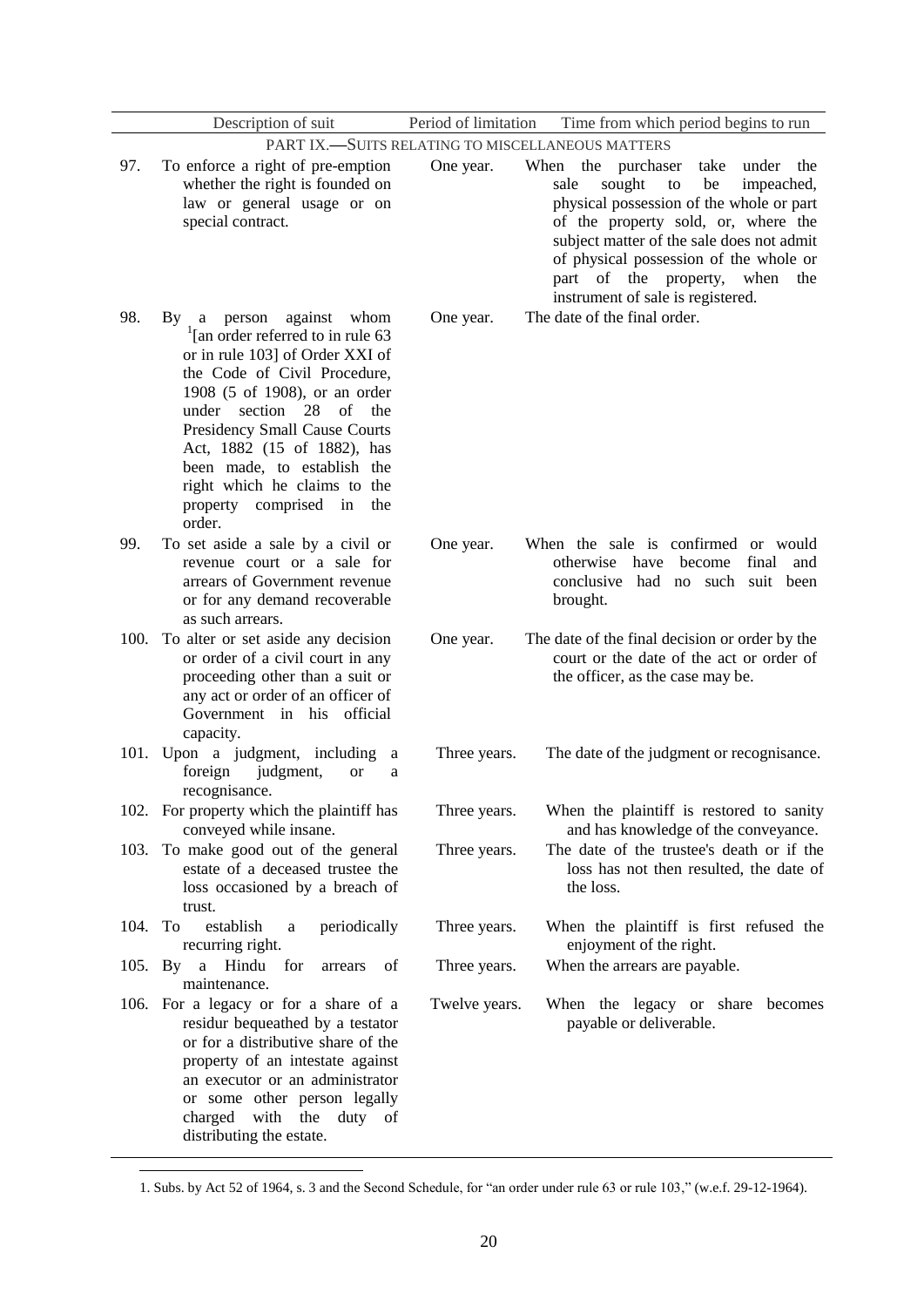|      | Description of suit                                                                                                                                                                                                                                                                                                                        | Period of limitation    | Time from which period begins to run                                                                           |
|------|--------------------------------------------------------------------------------------------------------------------------------------------------------------------------------------------------------------------------------------------------------------------------------------------------------------------------------------------|-------------------------|----------------------------------------------------------------------------------------------------------------|
|      | 107. For possession of a hereditary<br>office.                                                                                                                                                                                                                                                                                             | Twelve years.           | When the defendant takes possession of<br>the office adversely to the plaintiff.                               |
|      | Explanation.- A hereditary office<br>is possessed when the properties<br>thereof are usually received, or<br>(if there are no properties) when<br>the duties thereof are usually<br>performed.                                                                                                                                             |                         |                                                                                                                |
|      | 108. Suit during the life of a Hindu or<br>Muslim female by a Hindu or<br>Muslim who, if the female died<br>at the date of instituting the suit,<br>would be entitled to<br>the<br>possession of land, to have an<br>alienation of such land made by<br>the female declared to be void<br>except for her life or until her<br>re-marriage. | Twelve years.           | The date of the alienation.                                                                                    |
|      | Hindu<br>109. By<br>a<br>governed<br>by<br>Mitakshara law to set aside his<br>father's alienation of ancestral<br>property.                                                                                                                                                                                                                | Twelve years.           | When the alienee takes possession of the<br>property.                                                          |
|      | 110. By a person excluded from a joint<br>family property to enforce a<br>right to share therein.                                                                                                                                                                                                                                          | Twelve years.           | When the exclusion becomes known to<br>the plaintiff.                                                          |
|      | 111. By or on behalf of any local<br>authority for possession of any<br>public street or road or any part<br>thereof from which it has been<br>dispossessed or of which it has<br>discontinued the possession.                                                                                                                             | Thirty years.           | date of the<br>dispossession<br>The<br><b>or</b><br>discontinuance.                                            |
| 112. | Any suit (except a suit before the<br>Supreme Court in the exercise of<br>its original jurisdiction) by or on<br>behalf<br>of<br>Central<br>the<br><b>State</b><br>Government<br>any<br>or<br>Government,<br>including<br>the<br>Government of the State of<br>Jammu and Kashmir.                                                          | Thirty years.           | When the period of limitation would<br>begin to run under this Act against a<br>like suit by a private person. |
|      | PART X.-SUITS FOR WHICH THERE IS NO PRESCRIBED PERIOD                                                                                                                                                                                                                                                                                      |                         |                                                                                                                |
| 113. | Any suit for which no period of<br>limitation is provided elsewhere<br>in this Schedule.                                                                                                                                                                                                                                                   | Three years.            | When the right to sue accrues.                                                                                 |
|      |                                                                                                                                                                                                                                                                                                                                            | SECOND DIVISION-APPEALS |                                                                                                                |
|      | from<br>order<br>of<br>114. Appeal<br>an<br>acquittal,-                                                                                                                                                                                                                                                                                    |                         |                                                                                                                |
|      | ( <i>a</i> ) under sub-section ( <i>l</i> ) or sub-<br>section $(2)$ of section 417 of<br>Code<br>of<br>Criminal<br>the<br>Procedure, 1898 (5 of 1898);                                                                                                                                                                                    | Ninety days.            | The date of the order appealed from.                                                                           |
|      | (b) under sub-section $(3)$ of<br>section 417 of that Code.                                                                                                                                                                                                                                                                                | Thirty days.            | The date of the grant of special leave.                                                                        |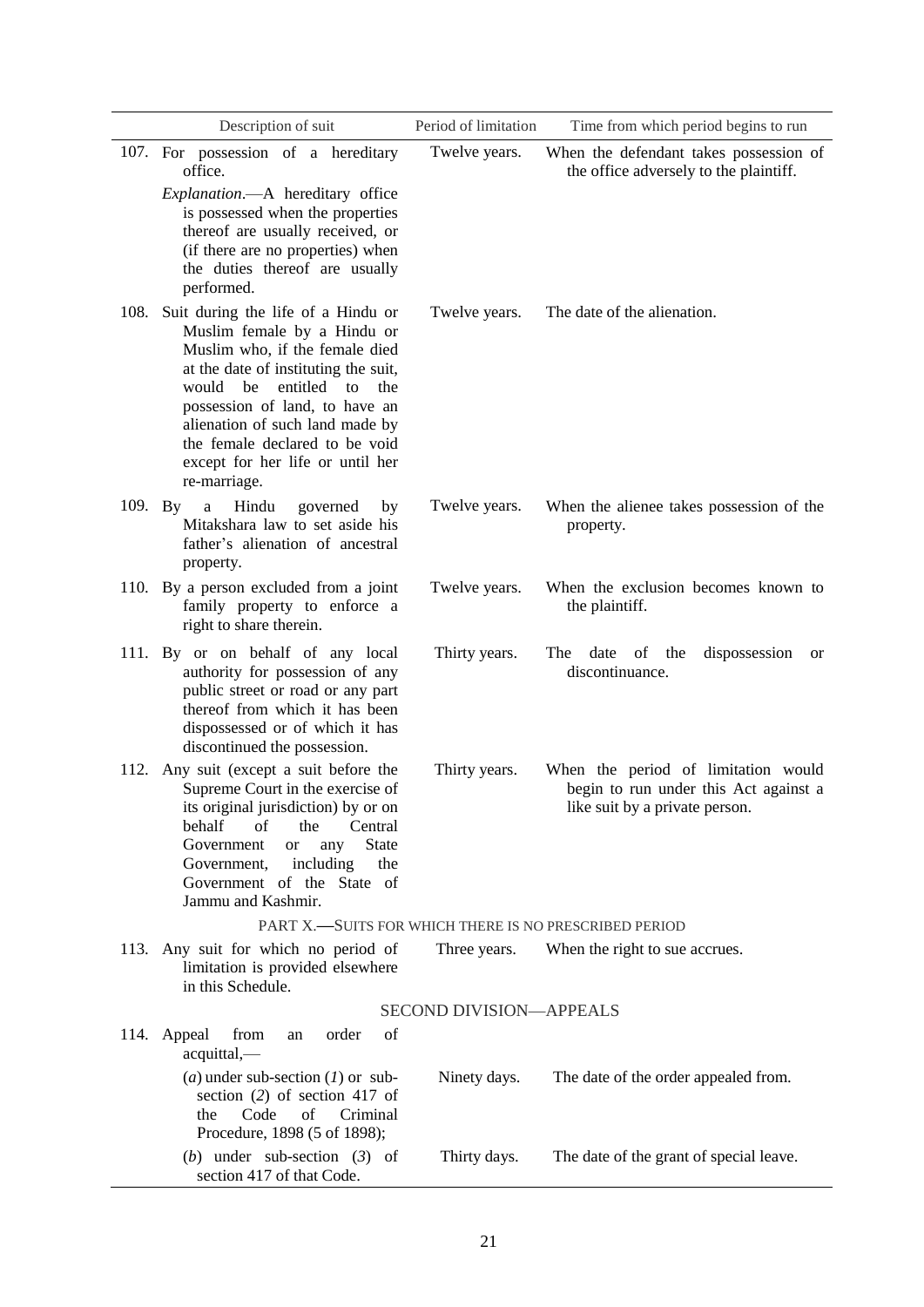|      | Description of suit                                                                                                                                                                                                                              | Period of limitation                      | Time from which period begins to run                                                              |
|------|--------------------------------------------------------------------------------------------------------------------------------------------------------------------------------------------------------------------------------------------------|-------------------------------------------|---------------------------------------------------------------------------------------------------|
|      | 115. Under the Code of Criminal<br>Procedure, 1898 (5 of 1898)-                                                                                                                                                                                  |                                           |                                                                                                   |
|      | (a) from a sentence of death<br>passed by a court of session or<br>by a High Court in the<br>of<br>its<br>exercise<br>original<br>criminal jurisdiction;                                                                                         | Thirty days.                              | The date of the sentence.                                                                         |
|      | $(b)$ from any other sentence or<br>any order not being an order<br>of acquittal-                                                                                                                                                                |                                           |                                                                                                   |
|      | $(i)$ to the High Court                                                                                                                                                                                                                          | Sixty days.                               | The date of the sentence or order.                                                                |
|      | ( <i>ii</i> ) to any other court                                                                                                                                                                                                                 | Thirty days.                              | The date of the sentence or order.                                                                |
|      | 116. Under the Code of Civil Procedure,<br>1908 (5 of 1908)-                                                                                                                                                                                     |                                           |                                                                                                   |
|      | (a) to a High Court from any<br>decree or order.                                                                                                                                                                                                 | Ninety days.                              | The date of the decree or order.                                                                  |
|      | (b) to any other court from any<br>decree or order.                                                                                                                                                                                              | Thirty days.                              | The date of the decree or order.                                                                  |
|      | 117. From a decree or order of any High<br>Court to the same Court.                                                                                                                                                                              | Thirty days.                              | The date of the decree or order.                                                                  |
|      |                                                                                                                                                                                                                                                  | THIRD DIVISION-APPLICATIONS               |                                                                                                   |
|      |                                                                                                                                                                                                                                                  | PART I. - APPLICATIONS IN SPECIFIED CASES |                                                                                                   |
|      | 118. For leave to appear and defend a<br>suit<br>under<br>summary<br>procedure.                                                                                                                                                                  | Ten days.                                 | When the summons is served.                                                                       |
|      | 119. Under the Arbitration Act, 1940<br>$(10 \text{ of } 1940)$ ,—                                                                                                                                                                               |                                           |                                                                                                   |
|      | $(a)$ for the filing in court of an<br>award;                                                                                                                                                                                                    | Thirty days.                              | The date of service of the notice of the<br>making of the award;                                  |
|      | $(b)$ for setting aside an award<br>or getting an award remitted<br>for reconsideration.                                                                                                                                                         | Thirty days.                              | The date of service of the notice of the<br>filing of the award.                                  |
|      | the<br>Code<br>of<br>Civil<br>120. Under<br>Procedure, 1908 (5 of 1908),<br>have<br>the<br>legal<br>to<br>representative of a deceased<br>plaintiff or appellant or of a<br>deceased<br>defendant<br><b>or</b><br>respondent, made a party.      | Ninety days.                              | The date of death of the plaintiff,<br>appellant, defendant or respondent, as<br>the case may be. |
| 121. | Under the same Code for an order<br>to set aside an abatement.                                                                                                                                                                                   | Sixty days.                               | The date of abatement.                                                                            |
| 122. | To restore a suit or appeal or<br>application for review<br><b>or</b><br>revision dismissed for default<br>of appearance or for want of<br>prosecution or for failure to<br>pay costs of service of process<br>or to furnish security for costs. | Thirty days.                              | The date of dismissal.                                                                            |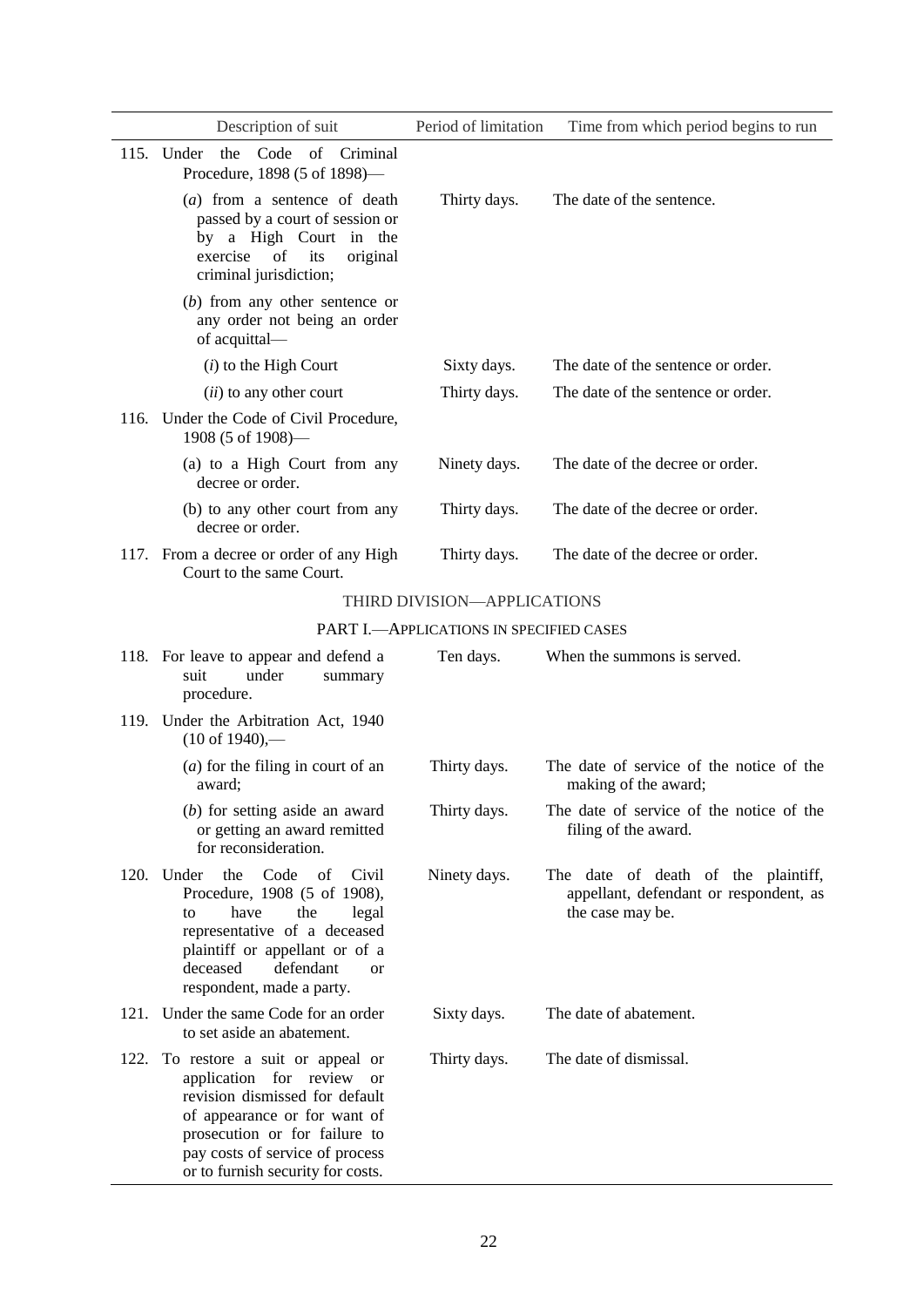|          | Description of suit                                                                                                                                                                                                                                                                                              | Period of limitation       | Time from which period begins to run                                                                                                      |
|----------|------------------------------------------------------------------------------------------------------------------------------------------------------------------------------------------------------------------------------------------------------------------------------------------------------------------|----------------------------|-------------------------------------------------------------------------------------------------------------------------------------------|
|          | 123. To set aside a decree passed ex<br><i>parte</i> or to rehear an appeal<br>decreed or heard ex parte.<br>Explanation.-- For the purpose of<br>this article, substituted service<br>under rule 20 of Order V of<br>the Code of Civil Procedure,<br>1908 (5 of 1908) shall not be<br>deemed to be due service. | Thirty days.               | The date of the decree or where the<br>summons or notice was not duly<br>served, when the<br>applicant<br>had<br>knowledge of the decree. |
|          | 124. For a review of judgment by a<br>court other than the Supreme<br>Court.                                                                                                                                                                                                                                     | Thirty days.               | The date of the decree or order.                                                                                                          |
| 125.     | To record an adjustment or<br>satisfaction of a decree.                                                                                                                                                                                                                                                          | Thirty days.               | When the payment or adjustment is made.                                                                                                   |
|          | 126. For the payment of the amount of<br>a decree by instalments.                                                                                                                                                                                                                                                | Thirty days.               | The date of the decree.                                                                                                                   |
| 127.     | To set aside a sale in execution<br>of a decree, including any<br>application<br>such<br>by<br>a<br>judgment-debtor.                                                                                                                                                                                             | <sup>1</sup> [Sixty days]. | The date of the sale.                                                                                                                     |
| 128. For | possession<br>by<br>one<br>dispossessed of immovable<br>property and disputing the<br>right of the decree-holder or<br>purchaser at<br>$\mathbf{a}$<br>sale<br>in<br>execution of a decree.                                                                                                                      | Thirty days.               | The date of the dispossession.                                                                                                            |
|          | 129. For possession after removing<br>resistance or obstruction to<br>delivery of possession of<br>immovable property decreed<br>or sold in execution of a<br>decree.                                                                                                                                            | Thirty days.               | The date of resistance or obstruction.                                                                                                    |
|          | 130. For leave to appeal as a pauper-                                                                                                                                                                                                                                                                            |                            |                                                                                                                                           |
|          | (a) to the High Court;                                                                                                                                                                                                                                                                                           | Sixty days.                | The date of decree appealed from.                                                                                                         |
|          | (b) to any other court.                                                                                                                                                                                                                                                                                          | Thirty days.               | The date of decree appealed from.                                                                                                         |
| 131.     | To any court for the exercise of<br>its powers of revision under<br>the Code of Civil Procedure,<br>1908 (5 of 1908), or the Code<br>of Criminal Procedure, 1898<br>$(5 \text{ of } 1898).$                                                                                                                      | Ninety days.               | The date of the decree or order or<br>sentence sought to be revised.                                                                      |
| 132.     | the High Court<br>To<br>for<br>a a<br>certificate of fitness to appeal<br>to the Supreme Court under<br>clause (1) of article 132,<br>article 133 or sub-clause (c) of<br>clause $(1)$ of article 134 of the<br>Constitution or under any<br>other law for the time being in<br>force.                           | Sixty days.                | The date of the decree, order or sentence.                                                                                                |

<sup>1.</sup> Subs. by Act 104 of 1976, s. 98, for "Thirty days" (w.e.f. 9-9-1976).

**.**